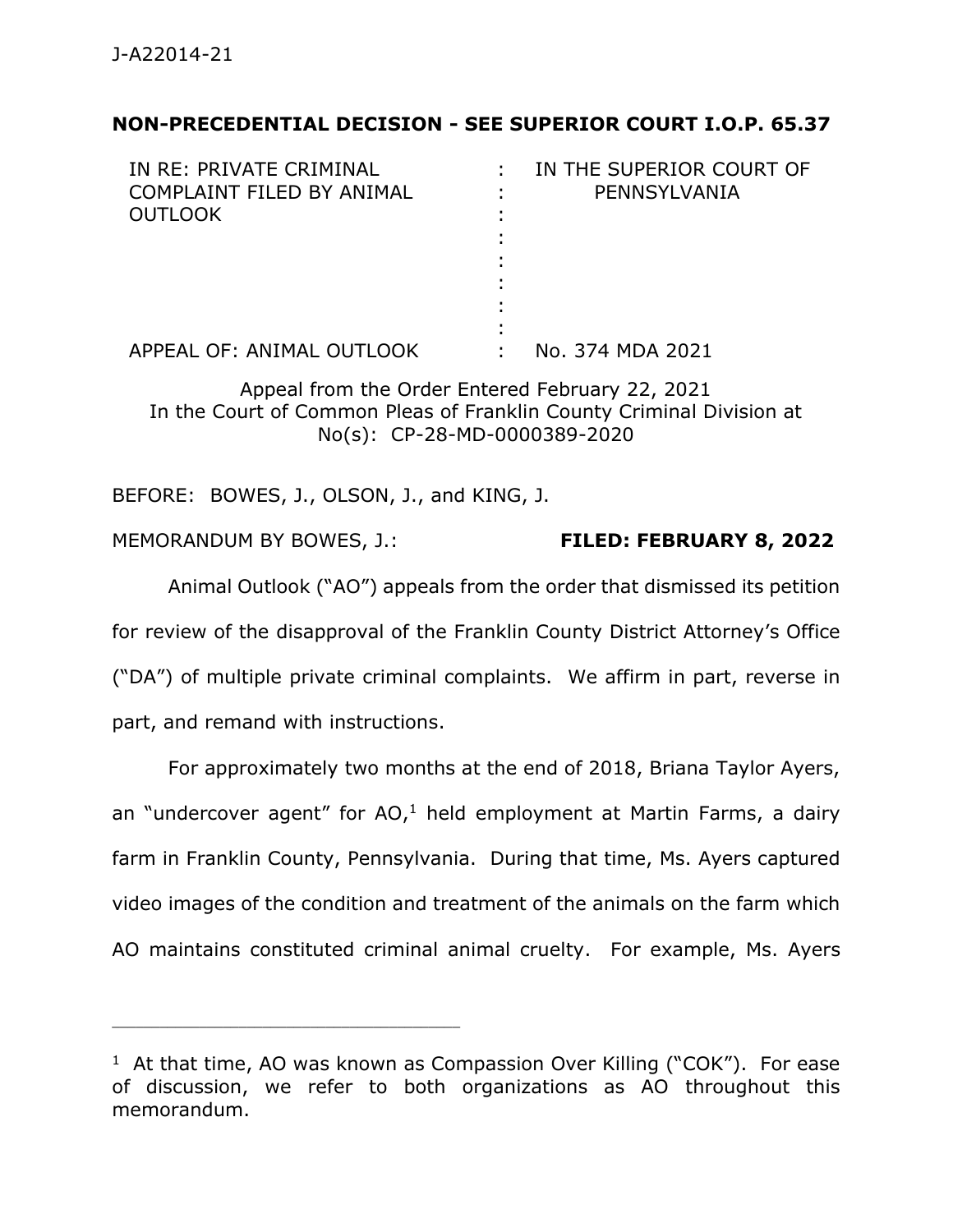witnessed multiple instances of individuals improperly restraining calves, which were unanesthetized to save time and money, and then using inadequately hot equipment to slowly burn away the animals' horns while they struggled, vocalized, and exhibited other signs of pain. *See* Petition for Review, 10/6/20, at Appendix 2 of Attachment C, pages 15-21. Ms. Ayers also documented instances of cows who were unable to stand and walk ("downer cows") being improperly pushed and dragged with a tractor bucket. Id. at pages 8-13. She also witnessed incidents of gratuitous cruelty, not captured on video, such as punching and twisting the tails of cows until they vocalized, and excessively shocking animals with a prod in sensitive areas. *Id*. at pages 30,36-37.

AO promptly (1) compiled a report of its "undercover operation" at Martin Farms, including a table of 327 incidents witnessed by Ms. Ayers, many of which were also captured on video; (2) obtained a letter from Holly Cheever, DVM, opining as to the cruelty of specific practices depicted in the evidence; and (3) prepared a legal memorandum detailing how each of the incidents constituted a violation of Pennsylvania's laws against animal cruelty by one or more Martin Farms actors, referencing therein Dr. Cheever's letter as well as manuals and other literature concerning proper dairy farm procedures. Dr. Cheever identified multiple instances of "practices shown in the video that are clearly in violation of proper humane dairy cow management." Dr. Cheever Opinion Letter, 1/25/19, at unnumbered 1. For

- 2 -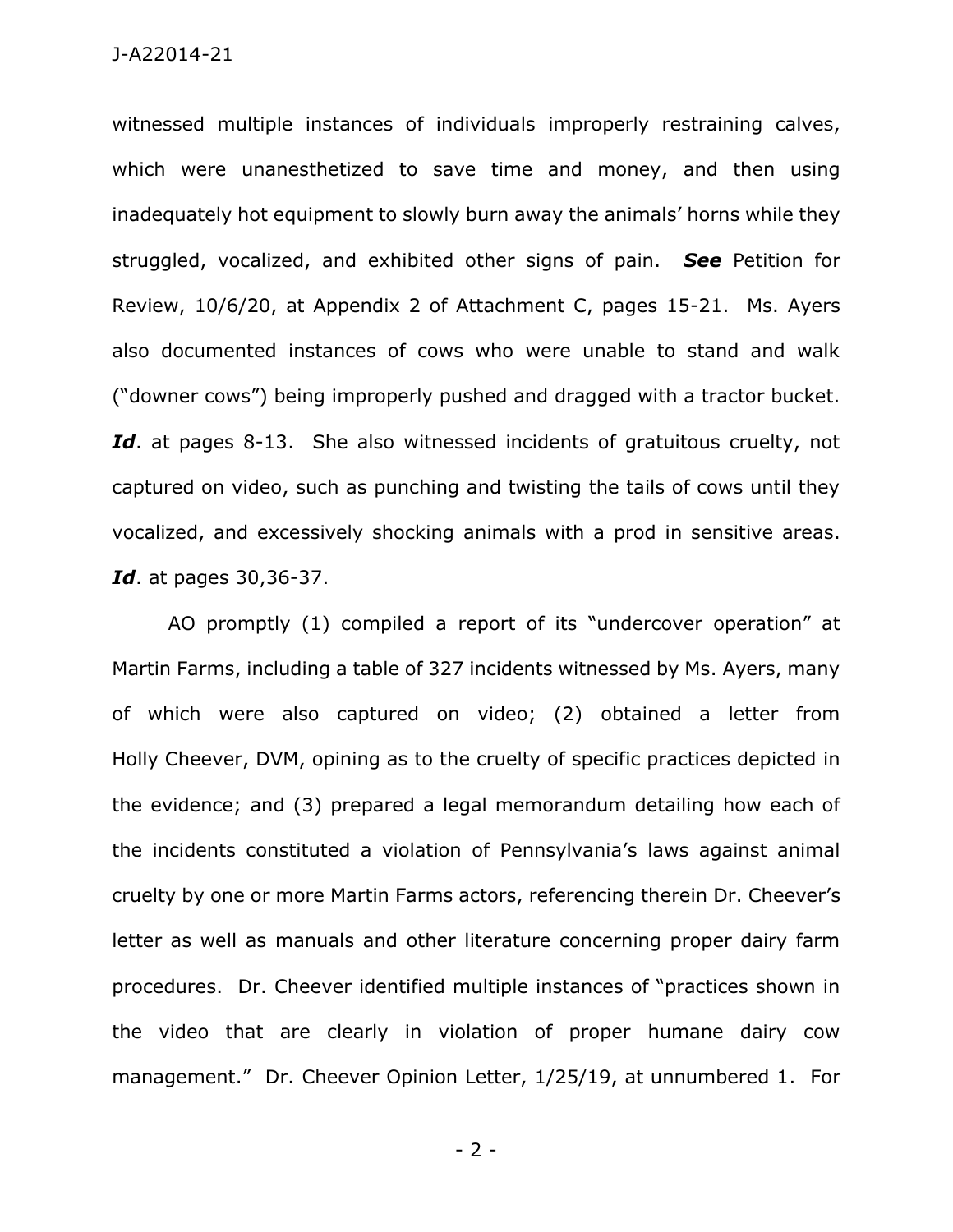example, Dr. Cheever found the footage of the calf dehorning "the most disturbing, not only due to the extreme pain that these calves experience as part of their skull is burned away, but also because it is a glaring example of dairy mismanagement that results in cruelty." *Id*. at unnumbered 2.

AO submitted the gathered information to the pertinent authorities in January 2019. The Pennsylvania State Police ("PSP") initiated an investigation which it did not conclude until more than a year later. The PSP interviewed Martin Farms' owner Joshua Martin, obtained written responses to questions from him, including evaluations by the National Dairy FARM Program,<sup>2</sup> reviewed correspondence from the veterinarian and nutrition management consultants who provide services to Martin Farms, and obtained an opinion letter from David R. Wolfgang, DVM, MPH, who had retired from veterinary practice and the faculty at Pennsylvania State University. Specifically, in a letter supplied by Mr. Martin, Daniel Oliver, DVM, indicated that Martin Farms had been a client of his practice for over thirty-five years, that he visits the farm "at least every other week," and that he never witnessed cruelty or abuse while he was there. PSP General Offense Report at 103. Dr. Wolfgang reviewed the AO video and, while critical of some of the practices depicted,

<sup>&</sup>lt;sup>2</sup> The National Dairy Farmers Assuring Responsible Management ("FARM") Program is a voluntary program established by the National Milk Producers Federation to assure consumers of the humane and responsible treatment of dairy cows. Ninety-eight percent of the U.S. milk supply comes from participants in the program, of which Martin Farms is one. *See* AO's brief at 13-14; PSP General Offense Report at 107.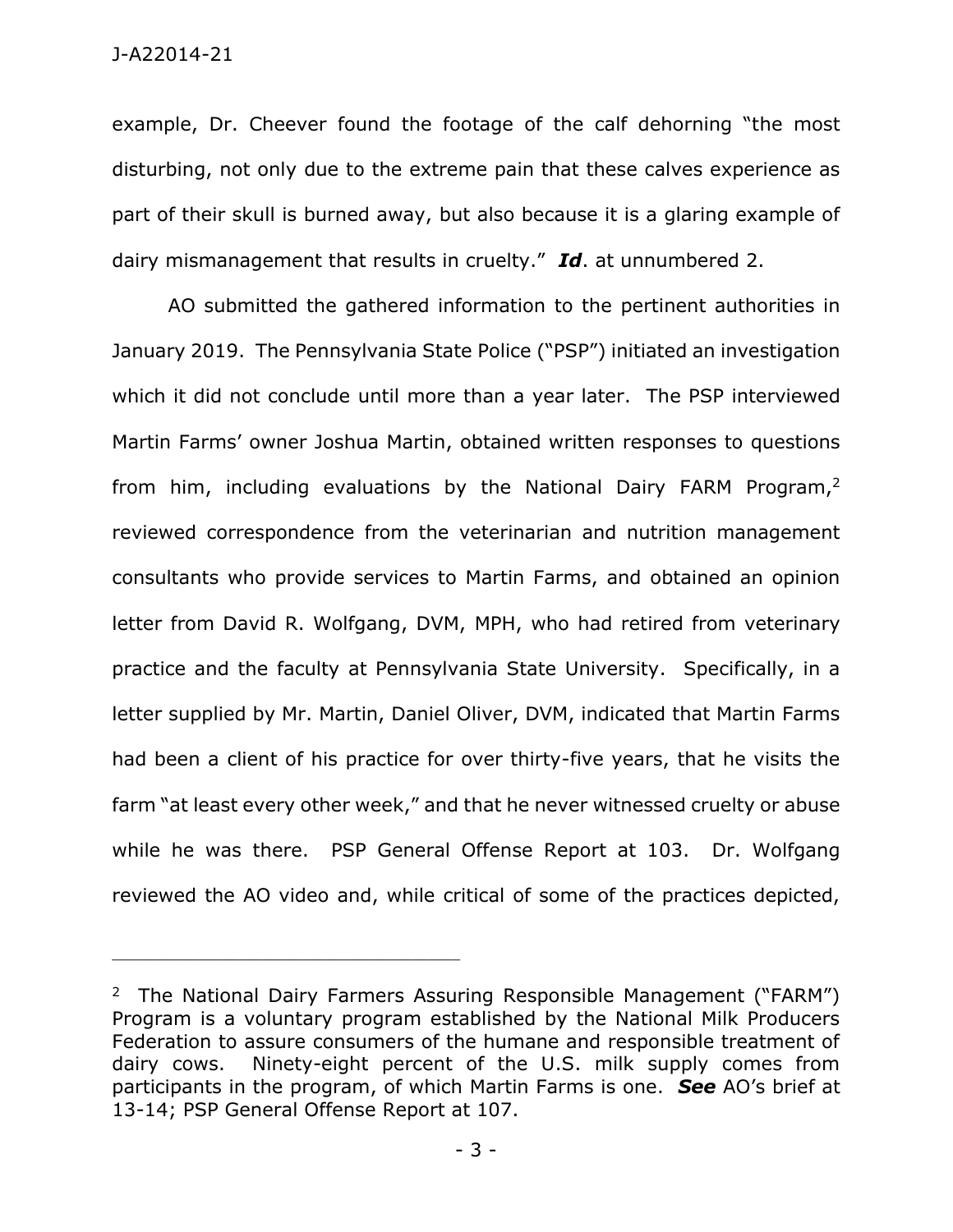opined that they appeared to be the result of poor training and supervision more than willful cruelty, and suggested additional training as soon as possible. *See* Dr. Wolfgang Opinion Letter, 2/20/20, at 4-5. Ultimately, in March 2020, the PSP issued a press release indicating that the DA had declined prosecution, also noting that Martin Farms "has proactively taken steps to improve training and stockmanship and has changed certain procedures related to the handling of calves on the farm." Petition for Review, 10/6/20, at Attachment B.

Undeterred, AO drafted private criminal complaints against Martin Farms and fourteen of its employees or former employees, <sup>3</sup> alleging violations of various animal cruelty statutes, and submitted them, along with the documentation AO had supplied to the PSP, to the local Magisterial District Judge on July 27, 2020. By letter of August 17, 2020, the Magisterial District Judge indicated that the DA disapproved all of the complaints as lacking merit. *See id*. at Attachment D.

On October 6, 2020, AO filed a petition of review of the disapproval of its private complaints pursuant to Pa.R.Crim.P. 506(B)(1). The trial court ordered the DA to file an answer to the petition, which it did on October 14, 2020, explaining that it disapproved the complaints based solely upon the

 $3$  Harman Meyerhoff, who oversaw most of the employees and who was implicated in many of the abuse allegations discussed in this appeal, ceased to be employed by Martin Farms in March 2019. *See* PSP General Offense Report at 100, 122.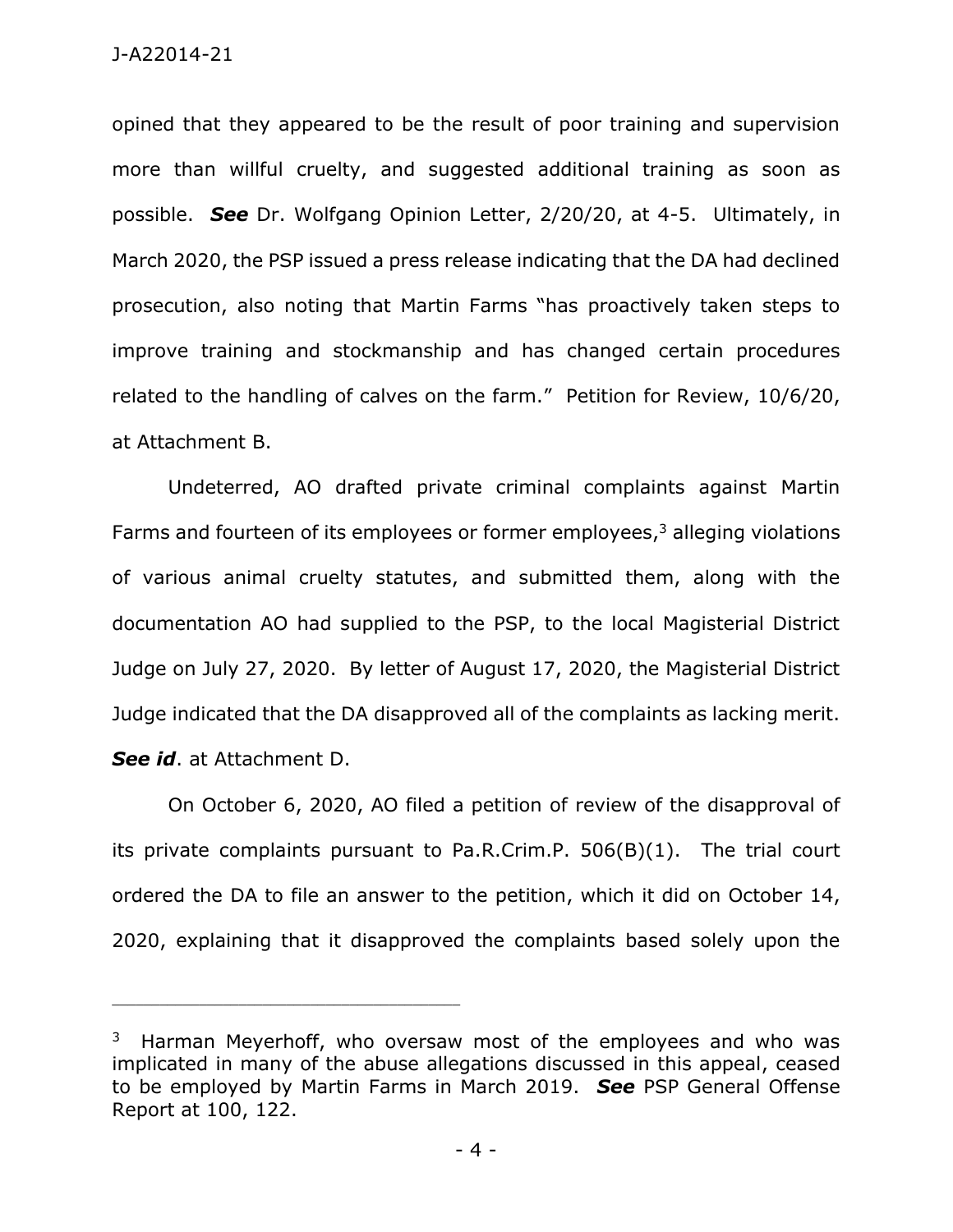evidence and the law. The trial court determined that the DA's proffered reason prompted a *de novo* review. After the trial court "reviewed and considered all submitted materials," it concluded that the DA correctly determined "that there was not enough evidence, based upon the law, to initiate prosecution against any of the Defendants alleged in the private criminal complaints." Trial Court Opinion, 2/22/21, at 10. Consequently, it entered an order dismissing AO's petition for review.

AO filed a timely notice of appeal, and both AO and the trial court complied with Pa.R.A.P. 1925. AO presents the following questions for our determination:

- A. Whether the lower court erred in finding that acts widely condemned in the agriculture industry are exempted from prosecution for animal cruelty and neglect by the "normal agricultural operation" exemption in 18 Pa.C.S. § 5560.
- B. Whether the lower court erred by manufacturing a requirement that only "willful" misconduct is subject to criminal prosecution for neglect under 18 Pa.C.S. § 5532(a) and cruelty under 18 Pa.C.S. § 5533(a).
- C. Whether the lower court erred when it found that sick and injured cows left to languish and suffer without proper medical attention were not deprived of the "necessary veterinary care" required by the neglect statute, 18 Pa.C.S. § 5532(a).

AO's brief at 7-8 (cleaned up).

Rather than address AO's questions *seriatim*, we find it most expeditious

to consider the issues raised therein after a thorough examination of all the

applicable legal principles. We begin with an overview of the considerations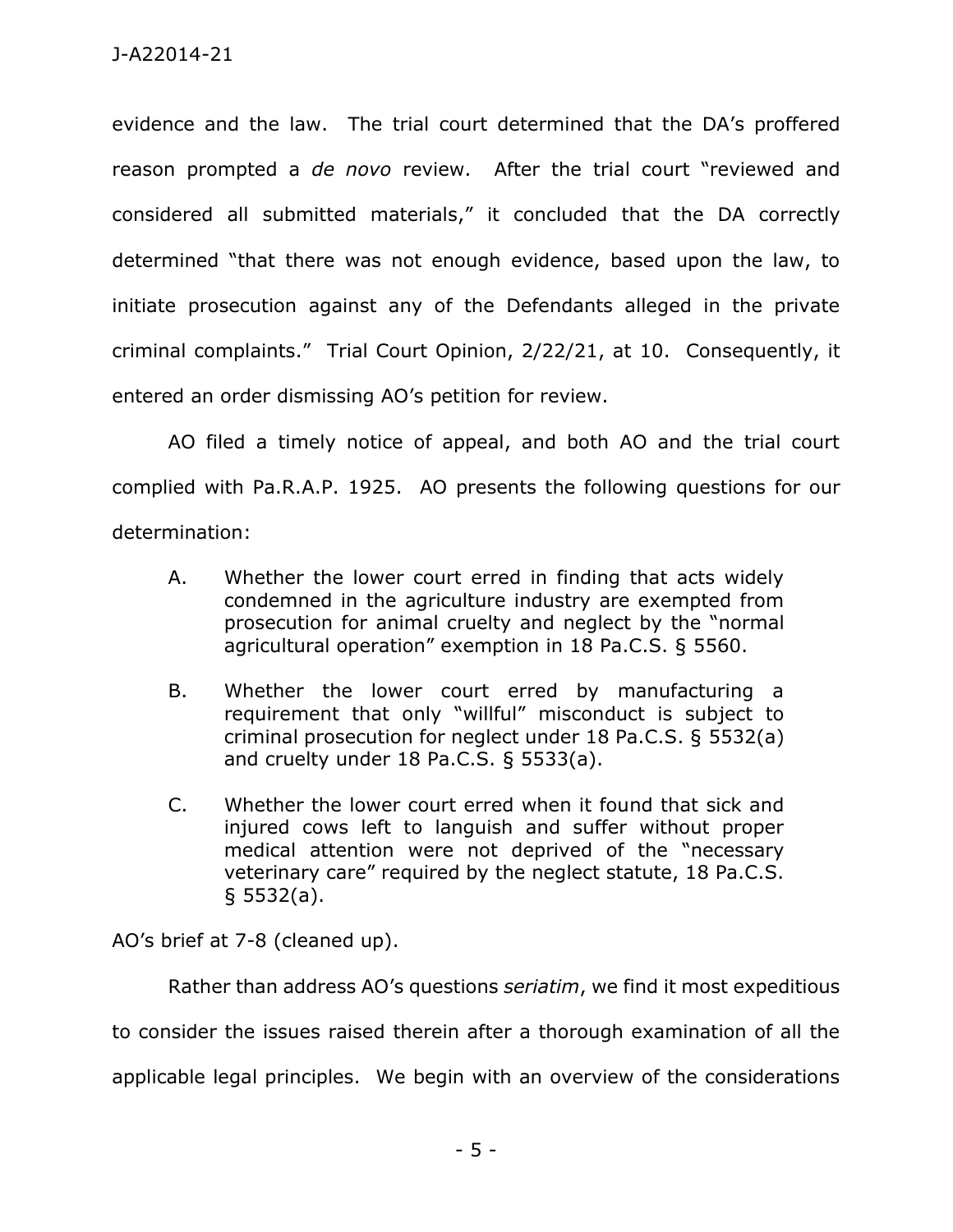pertinent to the approval or disapproval of a private criminal complaint, which

this Court aptly summarized as follows:

A private criminal complaint must at the outset set forth a *prima facie* case of criminal conduct. Nevertheless, even a wellcrafted private criminal complaint cannot be the end of the inquiry for the prosecutor. The district attorney must investigate the allegations of the complaint to permit a proper decision whether to approve or disapprove the complaint. Such investigation is not necessary where the allegations of criminal conduct in the complaint are unsupported by factual averments. Both the district attorney and the trial court have a responsibility to prevent the misuse of judicial and prosecutorial resources in the pursuit of futile prosecutions.

Moreover, [e]ven if the facts recited in the complaint make out a *prima facie* case, the district attorney cannot blindly bring charges, particularly where an investigation may cause him to question their validity. Forcing the prosecutor to bring charges in every instance where a complaint sets out a *prima facie* case would compel the district attorney to bring cases he suspects, or has concluded via investigation, are meritless. The public prosecutor is duty bound to bring only those cases that are appropriate for prosecution. This duty continues throughout a criminal proceeding and obligates the district attorney to withdraw charges when he concludes, after investigation, that the prosecution lacks a legal basis.

The district attorney is permitted to exercise sound discretion to refrain from proceeding in a criminal case whenever he, in good faith, thinks that the prosecution would not serve the best interests of the state. This decision not to prosecute may be implemented by the district attorney's refusal to approve the private criminal complaint at the outset.

*In re Ullman*, 995 A.2d 1207, 1213–14 (Pa Super. 2010) (cleaned up)

The standards that a trial court and this Court apply in reviewing a

prosecutor's disapproval of a complaint depend on the reasons proffered for

its rejections. As we have explained: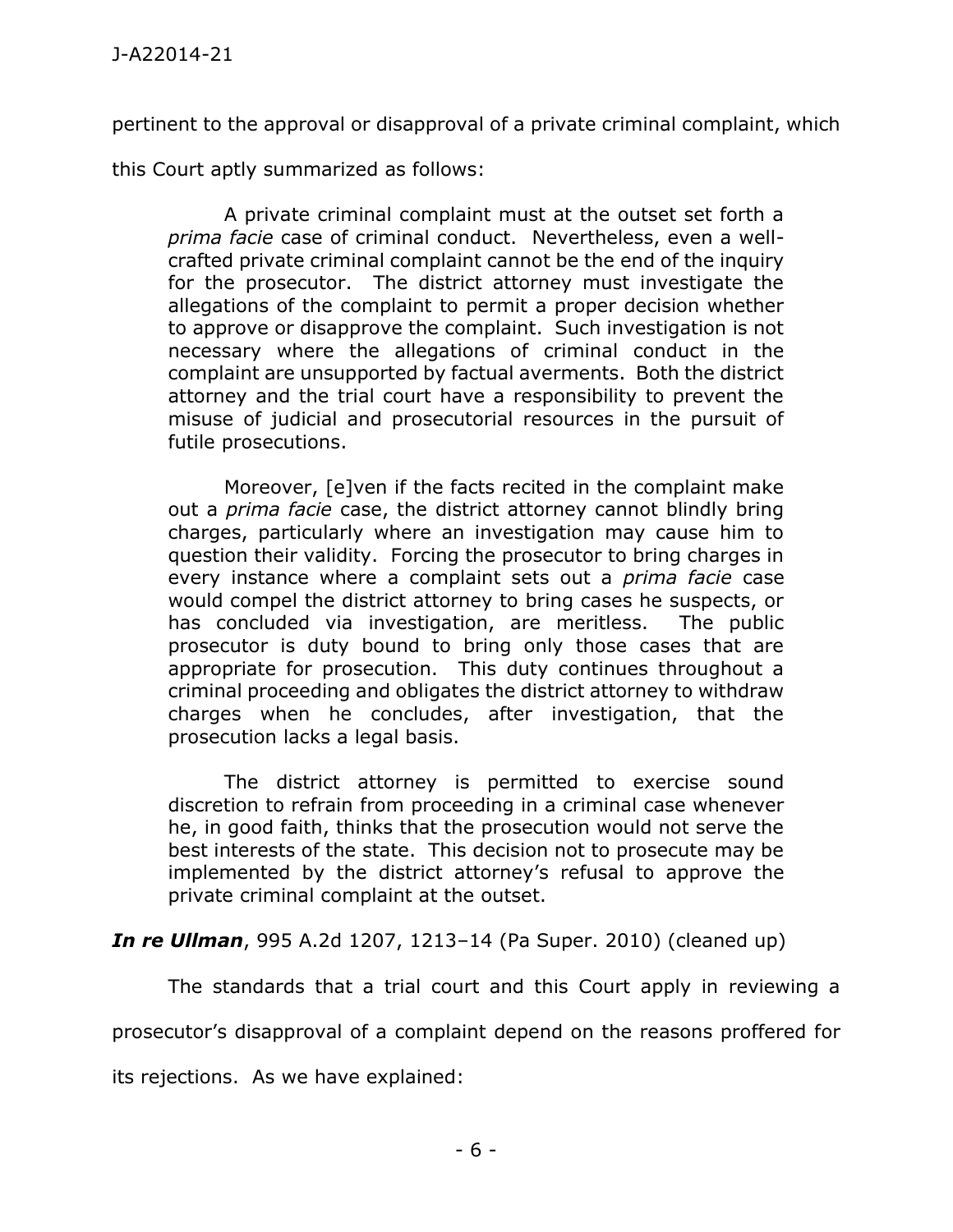When the district attorney disapproves a private criminal complaint solely on the basis of legal conclusions, the trial court undertakes *de novo* review of the matter. Thereafter, the appellate court will review the trial court's decision for an error of law. As with all questions of law, the appellate standard of review is *de novo* and the appellate scope of review is plenary.

When the district attorney disapproves a private criminal complaint on wholly policy considerations, or on a hybrid of legal and policy considerations, the trial court's standard of review of the district attorney's decision is abuse of discretion. This deferential standard recognizes the limitations on judicial power to interfere with the district attorney's discretion in these kinds of decisions.

*In re Miles*, 170 A.3d 530, 534-35 (Pa.Super. 2017) (cleaned up).

In the instant case, the trial court and AO maintain that the DA offered solely legal conclusions as the basis for its decision, such that this Court should conduct a *de novo*, plenary review. *See* AO's reply brief at 9-15; Trial Court Opinion, 2/22/21, at 3. The DA, on the other hand, suggests that its decision was informed by a hybrid of legal and policy reasons, requiring application of the more deferential abuse-of-discretion standard. *See* DA's brief at 3.

Our examination of the certified record reveals that the DA's initial stated basis for denial of AO's private complaint was "a lack of merit." Petition for Review, 10/6/20, at Attachment D. When directed by the trial court to respond to AO's petition for review, the DA maintained that it disapproved the complaint "based solely upon the submitted evidence and the law." DA's Answer to Petition for Review, 10/14/20, at unnumbered 3. We agree with the trial court and AO that these statements reflect a legal basis, rather than a policy basis, for the disapproval. *See Com. ex rel. Guarrasi v. Carroll*,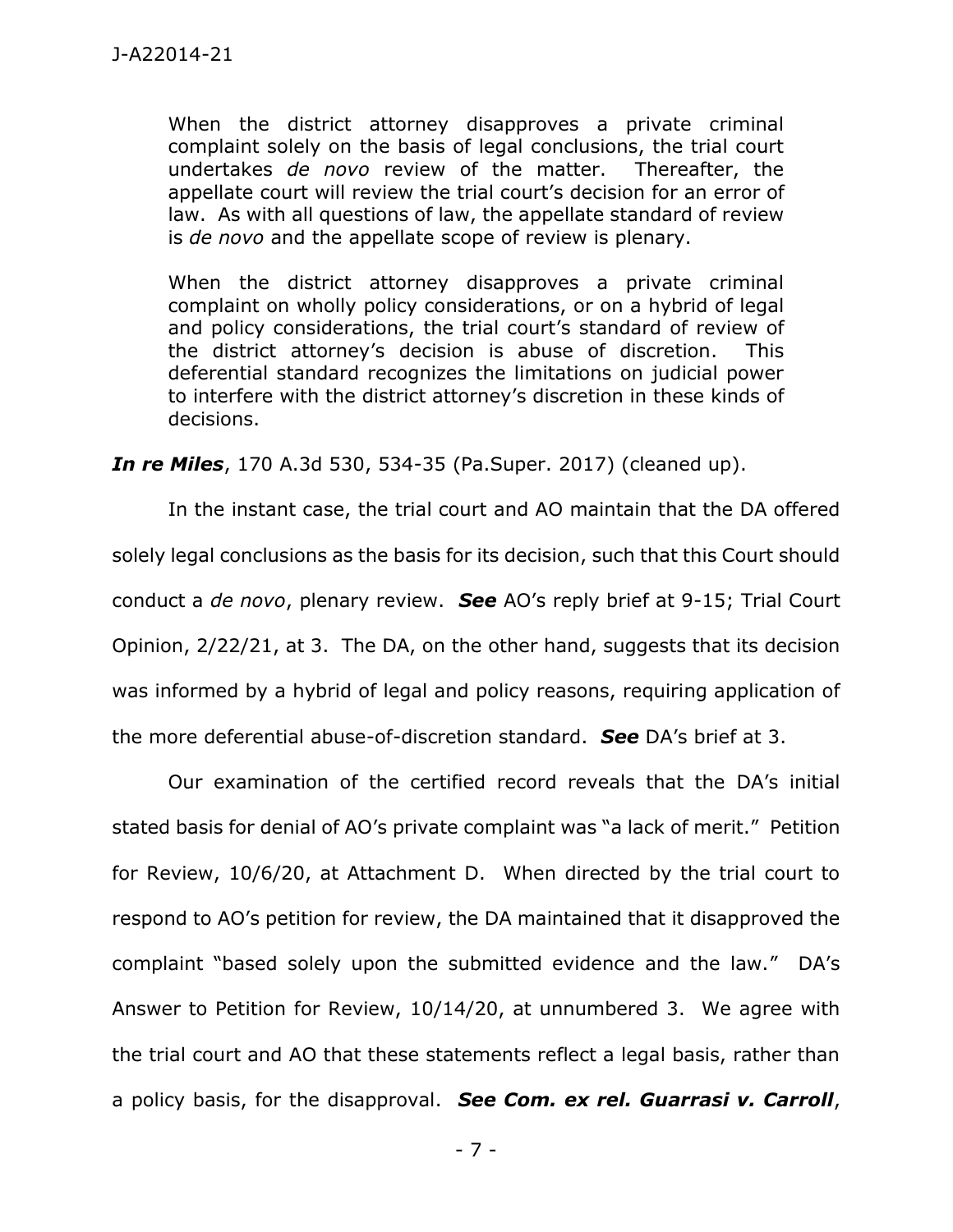979 A.2d 383, 385 (Pa.Super. 2009) (contrasting the lack of evidentiary merit to establish a *prima facie* case as a legal reason for disapproval, versus a policy reason that prosecution would not serve the public interest). Hence, we must undertake a *de novo* review to determine whether the DA correctly concluded that the evidence proffered by AO failed to establish any of the offenses alleged in the private criminal complaints. *See*, *e.g.*, *In re Hamelly*, 200 A.3d 97, 104 (Pa.Super. 2018) (examining the evidence supplied by the appellant to determine whether it established the elements of the crimes alleged).

In its complaints, AO alleged that Martin Farms itself, as well Josh Martin

and various employees, violated three statutes prohibiting cruelty to animals.

The first is neglect of animal, which provides as follows:

**(a) Offense defined.--**A person commits an offense if the person fails to provide for the basic needs of each animal to which the person has a duty of care, whether belonging to himself or otherwise, including any of the following:

(1) Necessary sustenance and potable water.

(2) Access to clean and sanitary shelter and protection from the weather. The shelter must be sufficient to permit the animal to retain body heat and keep the animal dry.

(3) Necessary veterinary care.

# **(b) Grading.--**

(1) Except as set forth in paragraph (2), a violation of this section is a summary offense.

(2) If the violation causes bodily injury to the animal or places the animal at imminent risk of serious bodily injury,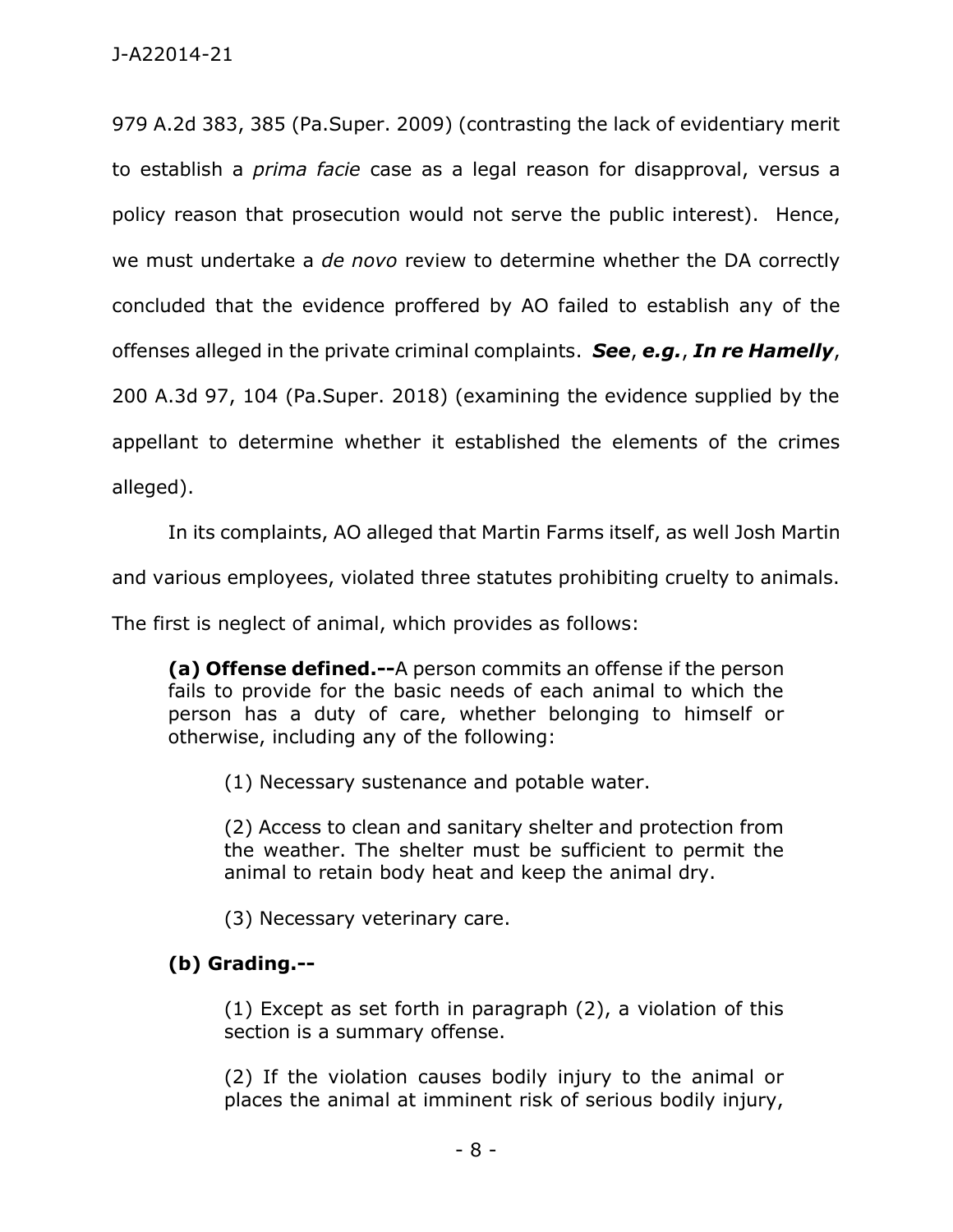a violation of this section is a misdemeanor of the third degree.

18 Pa.C.S. § 5532.

Since § 5532 provides no express *mens rea* element, to the extent that a violation is charged as a misdemeanor, the Commonwealth must establish that the defendant acted at least recklessly. *See* 18 Pa.C.S. § 302(c) ("When the culpability sufficient to establish a material element of an offense is not prescribed by law, such element is established if a person acts intentionally, knowingly or recklessly with respect thereto."). However, to the extent that neglect of animal is charged as a summary offense, no level of culpability need be proved to obtain a conviction. *See* 18 Pa.C.S. § 305(a) ("The requirements of culpability prescribed by section 301 of this title (relating to requirement of voluntary act) and section 302 of this title (relating to general requirements of culpability) do not apply to: (1) summary offenses, unless the requirement involved is included in the definition of the offense or the court determines that its application is consistent with effective enforcement of the law defining the offense[.]").

The second offense alleged by AO, cruelty to animal, states: "A person commits an offense if the person intentionally, knowingly or recklessly illtreats, overloads, beats, abandons or abuses an animal." 18 Pa.C.S. § 5533(a). The express culpability requirements for the cruelty offense apply equally whether it is graded as a summary offense or, in cases causing bodily

- 9 -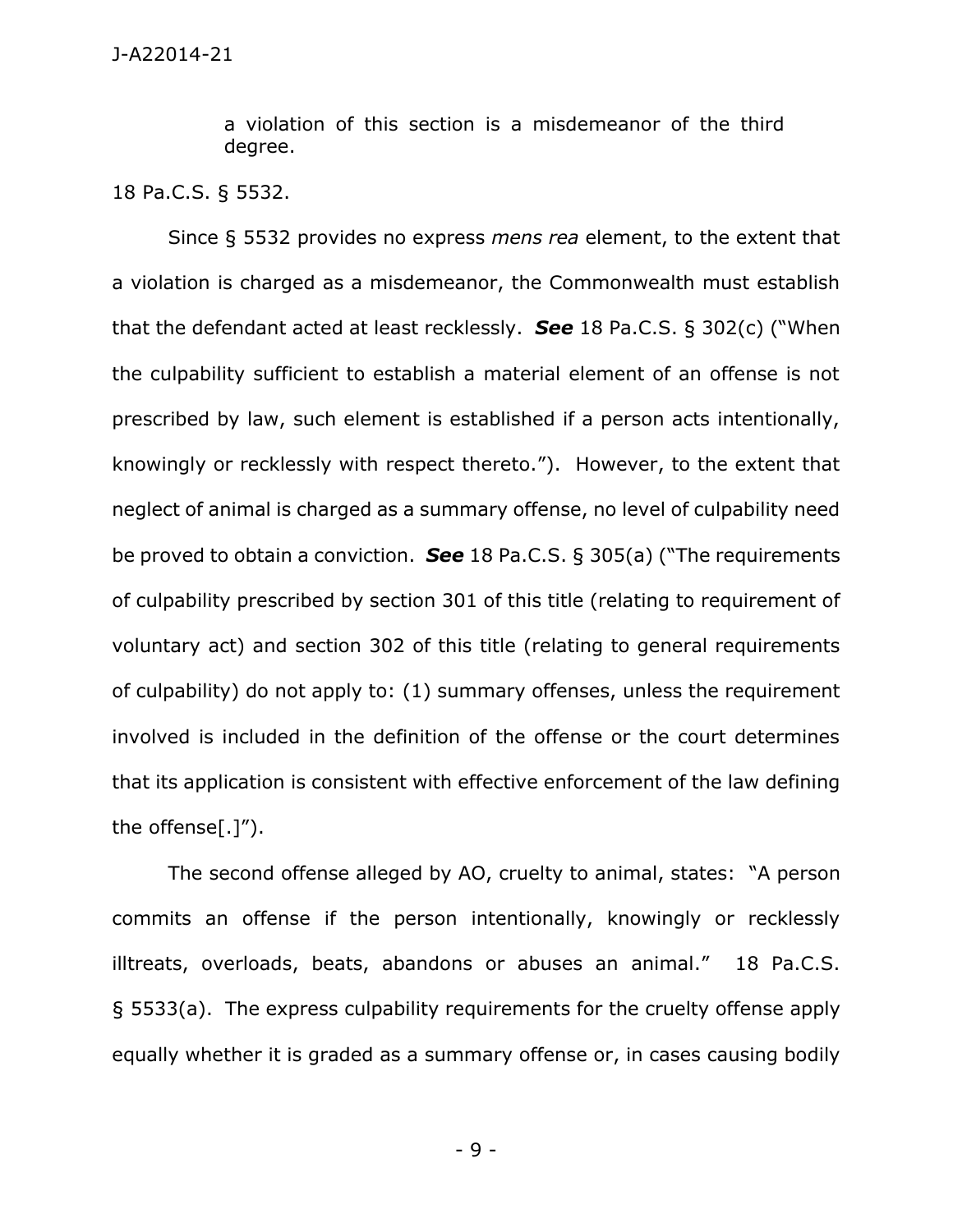injury or imminent risk of serious bodily injury to the animal, it is a second-

degree misdemeanor. *See* 18 Pa.C.S. § 5533(b).

Finally, the statute proscribing aggravated cruelty to animals as a third-

degree felony provides as follows:

**(a) Offense defined.--**A person commits an offense if the person intentionally or knowingly does any of the following:

(1) Tortures an animal.

(2) Violates section 5532 (relating to neglect of animal) or 5533 (relating to cruelty to animal) causing serious bodily injury to the animal or the death of the animal.

18 Pa.C.S. § 5534(a). Our legislature has offered the following definition for

the term "torture" as used in this statute:

Any of the following acts directed toward or against an animal unless directed to be performed by a licensed doctor of veterinary medicine acting within the normal scope of practice:

(1) Breaking, severing or severely impairing limbs.

(2) Inflicting severe and prolonged pain from burning, crushing or wounding.

(3) Causing or allowing severe and prolonged pain through prolonged deprivation of food or sustenance without veterinary care.

18 Pa.C.S. § 5531. Serious bodily injury is defined as "[b]odily injury that

creates a substantial risk of death or causes serious, permanent disfigurement

or protracted loss or impairment of the function of a bodily member or organ."

*Id*.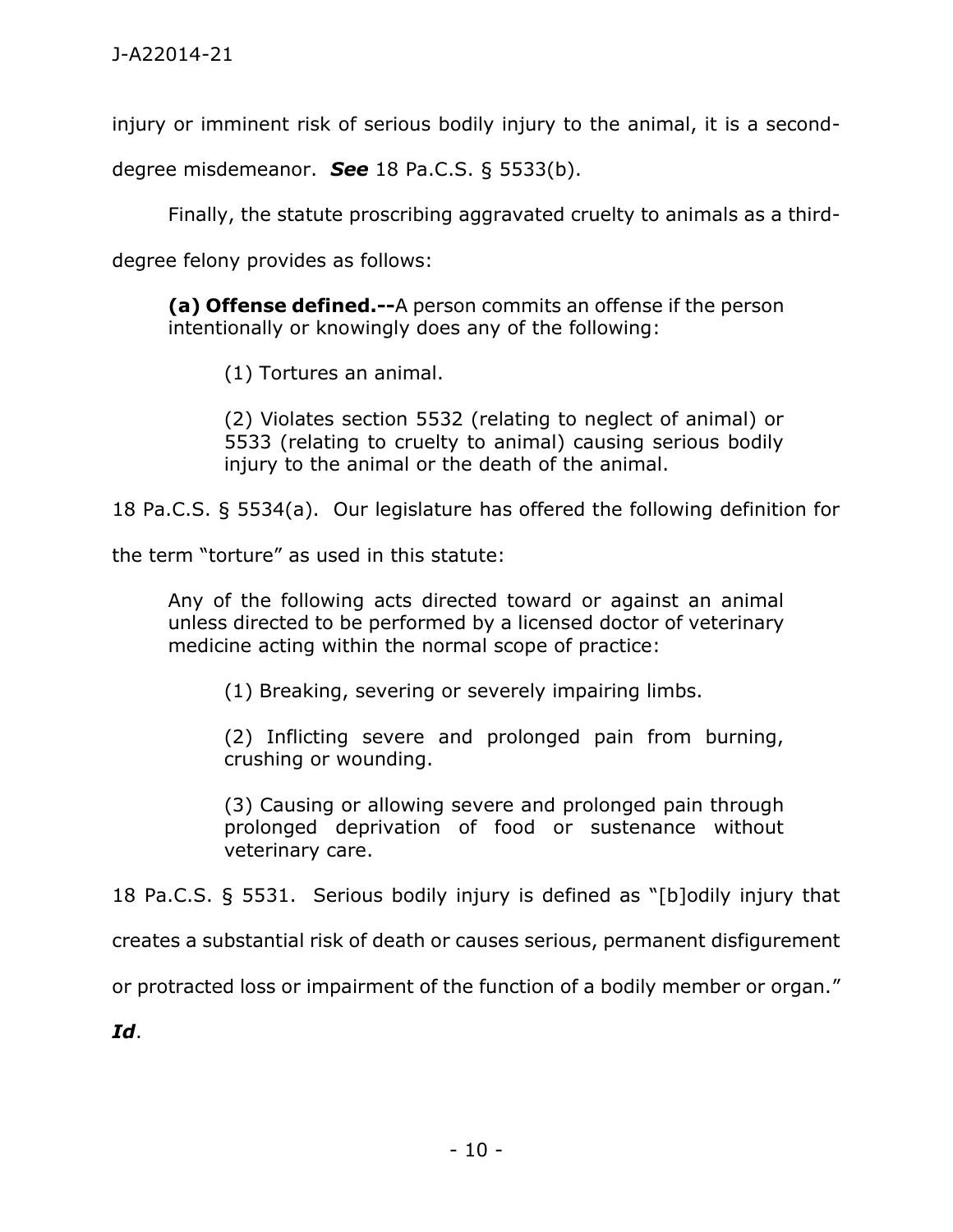Our legislature has exempted normal agricultural operations from being prosecuted under any of these statutes. 4 Specifically, "Sections 5532 (relating to neglect of animal), 5533 (relating to cruelty to animal), 5534 (relating to aggravated cruelty to animal), 5536 (relating to tethering of unattended dog) and 5543 (relating to animal fighting) shall not apply to activity undertaken in a normal agricultural operation." 18 Pa.C.S. § 5560. Normal agricultural operations are "[n]ormal activities, practices and procedures that farmers adopt, use or engage in year after year in the production and preparation for market of poultry, livestock and their products in the production and harvesting of agricultural, agronomic, horticultural, silvicultural and aquicultural crops and commodities."<sup>5</sup> 18 Pa.C.S. § 5531.

Normal means "conforming with or constituting an accepted standard, model, or pattern; natural; standard; regular." *Commonwealth v. Barnes*,

 $4$  The normal agricultural operations exemption is a defense, rather than part of the Commonwealth's *prima facie* case under the cruelty statutes. Nonetheless, we agree with the DA that its applicability is properly considered by the prosecution in determining whether there is a sufficient legal basis to pursue the private criminal complaint, for, once properly raised, the Commonwealth would have the burden to disprove the defense at trial. *See Commonwealth v. Barnes*, 629 A.2d 123, 130 (Pa.Super. 1993).

<sup>&</sup>lt;sup>5</sup> The trial court in its opinion did not reference the definition of normal agricultural operations provided in the Crimes Code in connection with the animal cruelty statutes. Rather, it discussed the definition provided in 3 P.S. § 952, which concerns the protection of agribusiness from nuisance lawsuits and local ordinances. *See* Trial Court Opinion, 2/22/21, at 5 n.6. Such was legal error.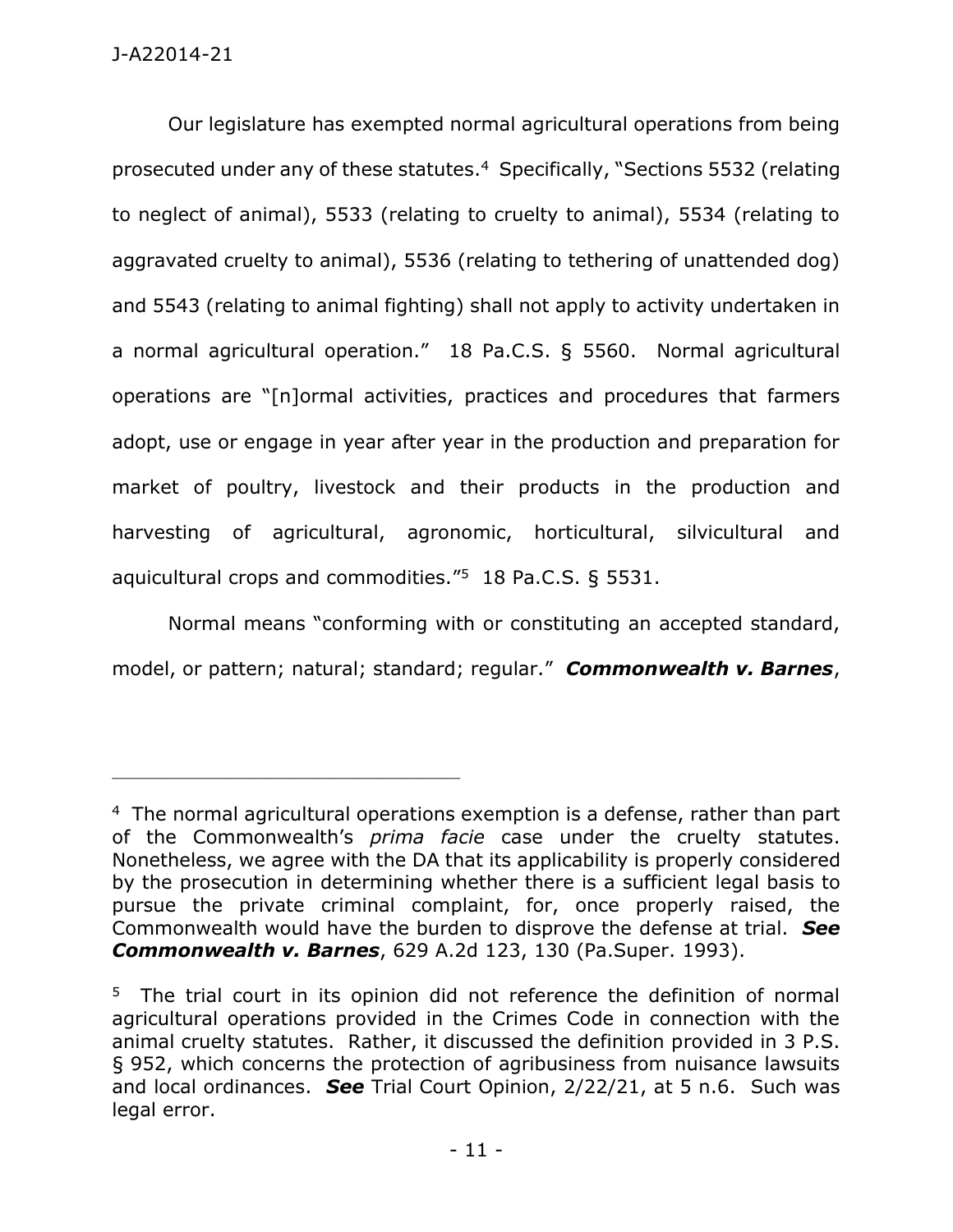629 A.2d 123, 129 (Pa.Super. 1993) (cleaned up). $6$  As such, the exception only applies when the conduct is an accepted standard within the agricultural industry and the defendant acted in the course of business within that industry. *Id*. at 132. Thus, our legislature has made the policy determination that torture and other acts of cruelty that constitute animal abuse when done by laypersons are not subject to prosecution if the acts are (1) done by farmers and (2) are established practices accepted throughout the relevant farming industry for the production of food.

With these principles in mind, we turn to the trial court's assessment of the law and evidence in this case. The trial court offered the following explanation for its determination that none of the hundreds of incidents documented by AO, in conjunction with its expert and other evidence, was sufficient to establish the elements of a crime:

This court has conducted its *de novo* review as the law requires; we have reviewed and considered all submitted materials related to this matter. We agree with the [DA] that there was not enough evidence, based upon the law, to initiate

 $6$  There is a dearth of authority on the interpretation and application of the normal agricultural operations exception. Indeed, *Barnes*, which we address in greater detail *infra*, is one of only two Pennsylvania cases that discusses it. The other, *Commonwealth v. Balog*, 672 A.2d 319 (Pa.Super. 1996), offers no additional guidance in the instant appeal. In *Balog*, the defendant who was convicted of cruelty to animals (gamecocks) challenged as overbroad a now-repealed statute which made it a felony to train and possess animals for fighting. An additional issue he raised on appeal was whether the trial court erred in failing to instruct the jury as to the normal agricultural operations defense. We held that the defense was not implicated, as there was no evidence that the defendant raised his birds for market, and he conceded that he did not engage in farming as a business. *Id*. at 323-24.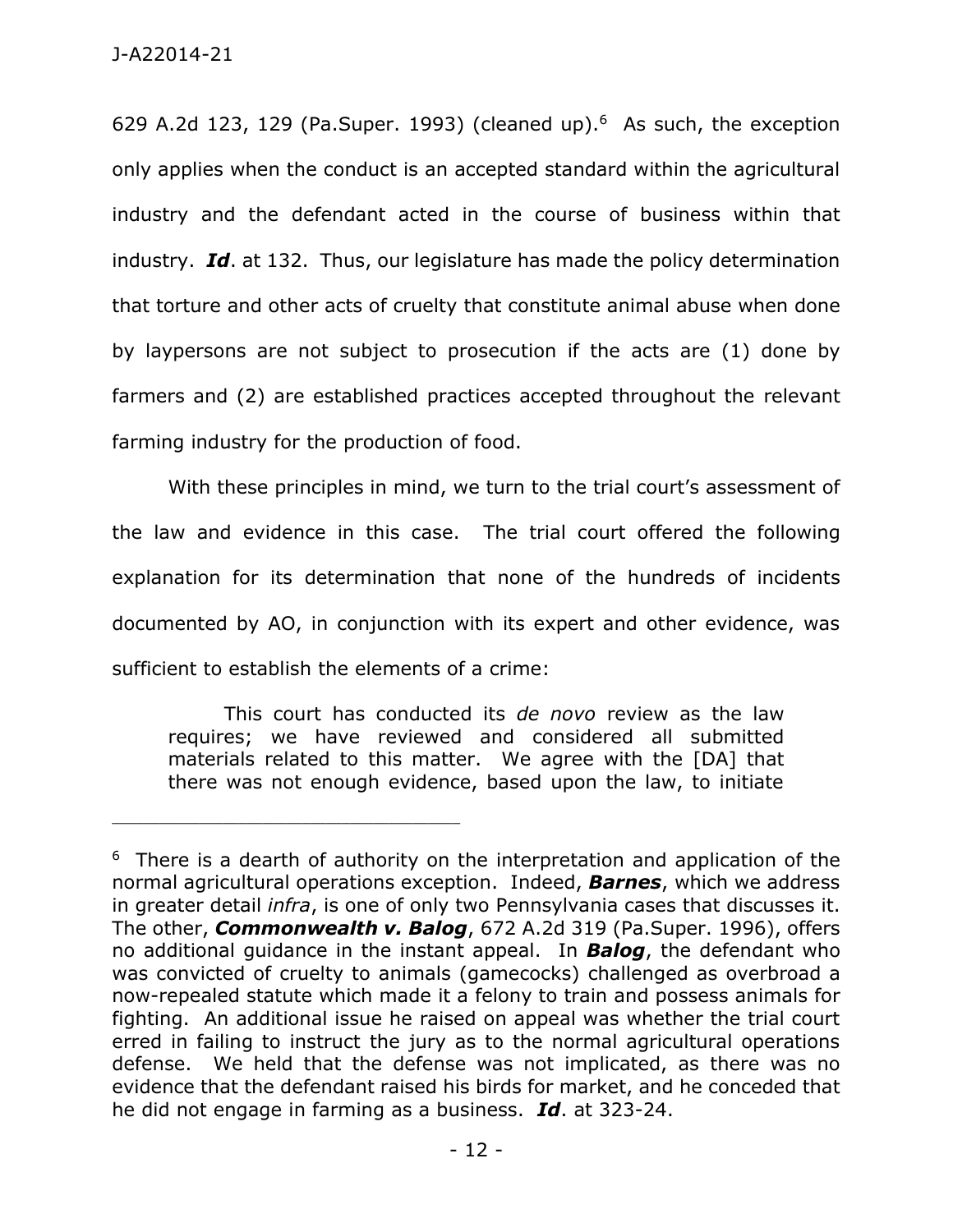$\overline{\phantom{a}}$ 

prosecution against any of the defendants alleged in the private criminal complaints. In regards to 18 Pa.C.S. § 5532 — Neglect of Animal, we found nothing to support that any of the animals were deprived of (1) necessary sustenance and potable water; (2) access to clean and sanitary shelter and protection from the weather; and/or (3) necessary veterinary care. Additionally, we have found nothing to support a violation of 18 Pa.C.S. § 5533 — Cruelty to Animal, which requires that a person "intentionally, knowingly or recklessly ill-treats, overloads, beats, abandons or abuses an animal." It can certainly be argued that certain procedures/practices on the farm may have constituted negligence;<sup>10</sup> however, negligence does not rise to the level of criminal abuse/neglect. Furthermore, we find that Defendants did not violate 18 Pa.C.S. § 5534 — Aggravated Cruelty to Animal, as we find no violation of Sections 5532 and 5533. Moreover, we have found no evidence contained within the materials to support a finding that Defendants tortured an animal as defined by the statute.

<sup>10</sup> We note that Martin<sup>[</sup> Farms] voluntarily implemented changes to a number of procedures/practices utilized on the farm.

Many of the allegations contained within AO's private criminal complaints, which were compiled by Briana Ayers over the course of fifty-one days in late 2018, are in direct conflict with the reports and observations of professionals who have been working with Martin Farm's [*sic*] for years. Dr. Wolfgang's report/opinion attempts to reconcile these conflicts. To touch base on a few, AO alleged denial of veterinary care in relation to cattle suffering from a condition known as lower displaced abomasum (LDA) when an employee performed procedures attempting to rectify the condition rather than a licensed veterinarian. This was dismissed by Dr. Oliver, the farm[']s veterinarian for over thirty-five years, when he confirmed that these activities are allowed to be performed by trained employees of the farm. In another instance, AO alleged that employees were spraying cows in the face with scalding hot water in the milking parlor. This allegation is also without merit, as the video shows employees washing off their hands with the same hose with no reaction and the cows do not react as though the water was scalding hot. AO also alleged an employee hitting some cattle on the hind end rose to the level of cruelty/abuse, however, in the video it is clear that the cattle do not react to this as if in pain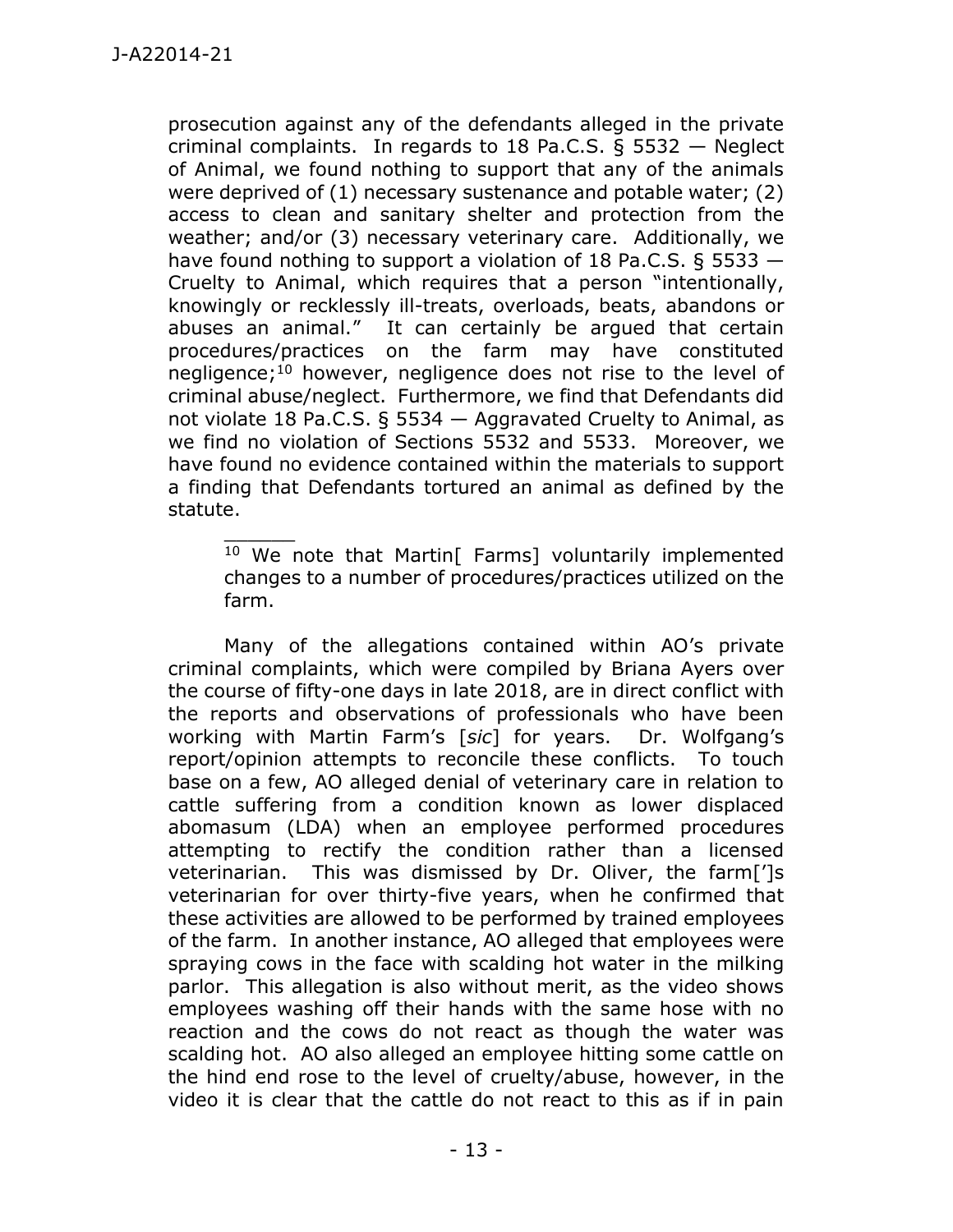and/or as if injured. Finally, AO alleged several injuries and/or illnesses to some cattle, however, these were found to be common injuries suffered by cattle and Dr. Wolfgang did not note anything that would be considered out of the ordinary or above a normal percentage of occurrence.

Trial Court Opinion, 2/22/21, at 10-11 (cleaned up).

We agree with AO that the trial court committed multiple errors of law in rendering its decision. First, we observe that the trial court, in considering whether a *prima facie* case exists, did not view the evidence in the light most favorable to moving forward with a prosecution and failed to "consider all reasonable inferences based on that evidence which could support a guilty verdict." *Commonwealth v. Landis*, 48 A.3d 432, 444 (Pa.Super. 2012) (cleaned up). For example, the trial court credited the evidence of Dr. Oliver, the veterinarian employed by Martin Farms for decades, and a favorable inspection conducted by the National Dairy FARM Program conducted on March 8, 2019. However, the fact that Martin Farms employees did not commit documented abuse of the animals while the farm was being inspected, or when Dr. Oliver was on the premises a couple of times per month, does not mean that the abuse Ms. Ayers witnessed did not happen or that her statements should be wholly disregarded.

Indeed, Dr. Wolfgang's report addressed the conflict between AO's evidence and the reports of the consultants and other experts who visited the farm by observing: "[I]t appears that what happens in practice for special needs cattle and calves is neither as sophisticated nor effective as it should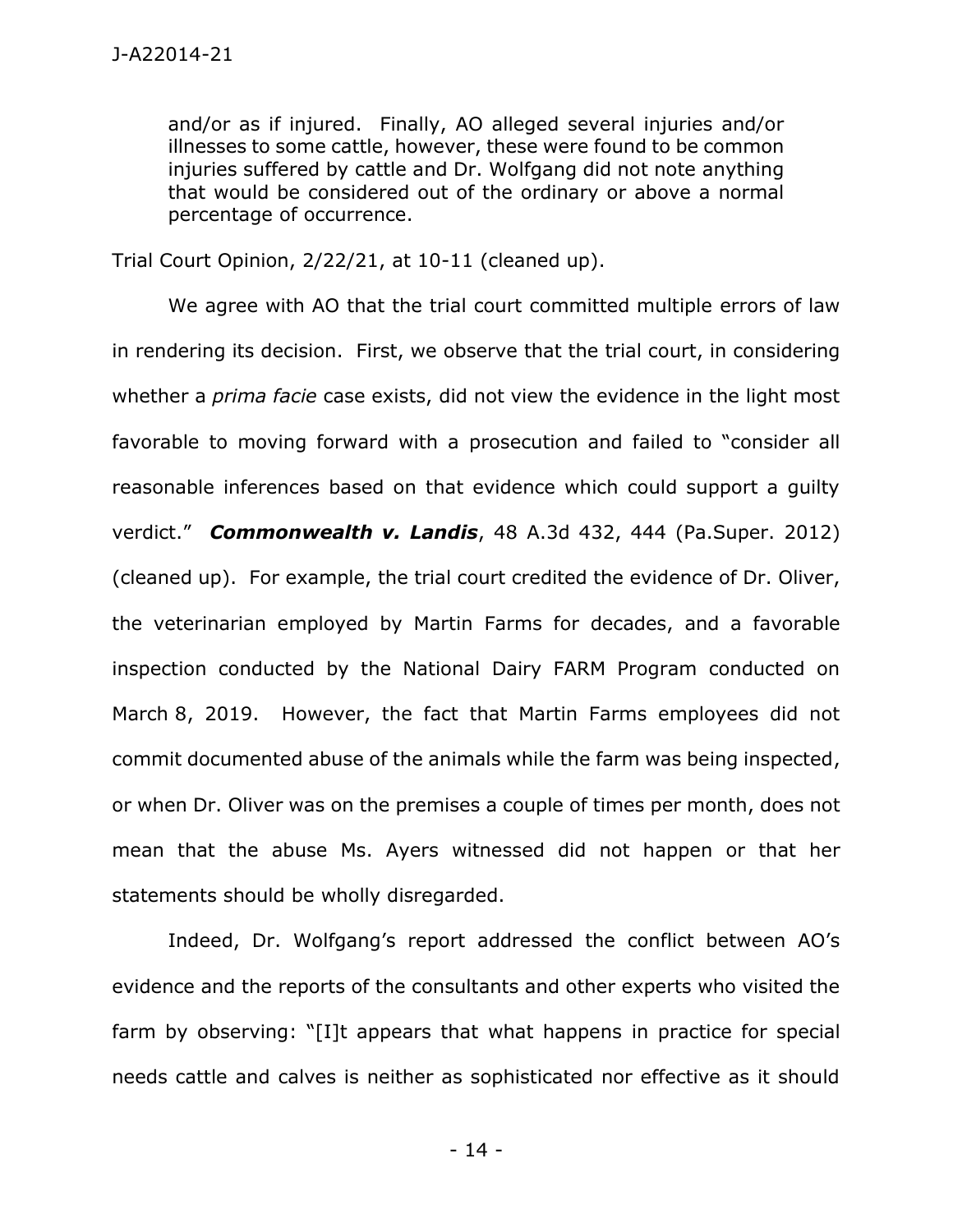be. What actually happens may be quite different than what dairy ownership and veterinary practitioners believe is happening." Dr. Wolfgang Opinion Letter, 2/10/20, at 4. Furthermore, the certified record reflects that the PSP were contacted by Adam Patterson, who had been employed at Martin Farms in the summer of 2018, and indicated that "he saw many of the workers mistreat and abuse the animals." PSP General Offense Report at 101, 149. Mr. Patterson also stated that he was available if additional information was needed. *Id*. While the PSP file does not detail the abuse Mr. Patterson allegedly witnessed, or whether there was additional follow up with him after the April 13, 2019 interview, this record suggests that Ms. Ayers and AO are not the only source of evidence to contradict the reports of Dr. Oliver and other professionals who maintain a financial relationship with Martin Farms. In any event, the trial court's duty was to determine whether there was evidence proffered to satisfy each element of an offense, not to make credibility determinations and conduct fact-finding. *See Landis*, *supra* at 444 ("[T]he *prima facie* case merely requires evidence of the existence of each element of the crime charged. . . . The weight and credibility of the evidence is not a factor at this stage." (cleaned up)).

Second, the trial court, as did the PSP, made a point of noting that Martin Farms had voluntarily changed some of its practices. The fact that the farm stopped committing or allowing the arguably-criminal acts does not negate culpability for any past crimes perpetrated upon the animals. We are

- 15 -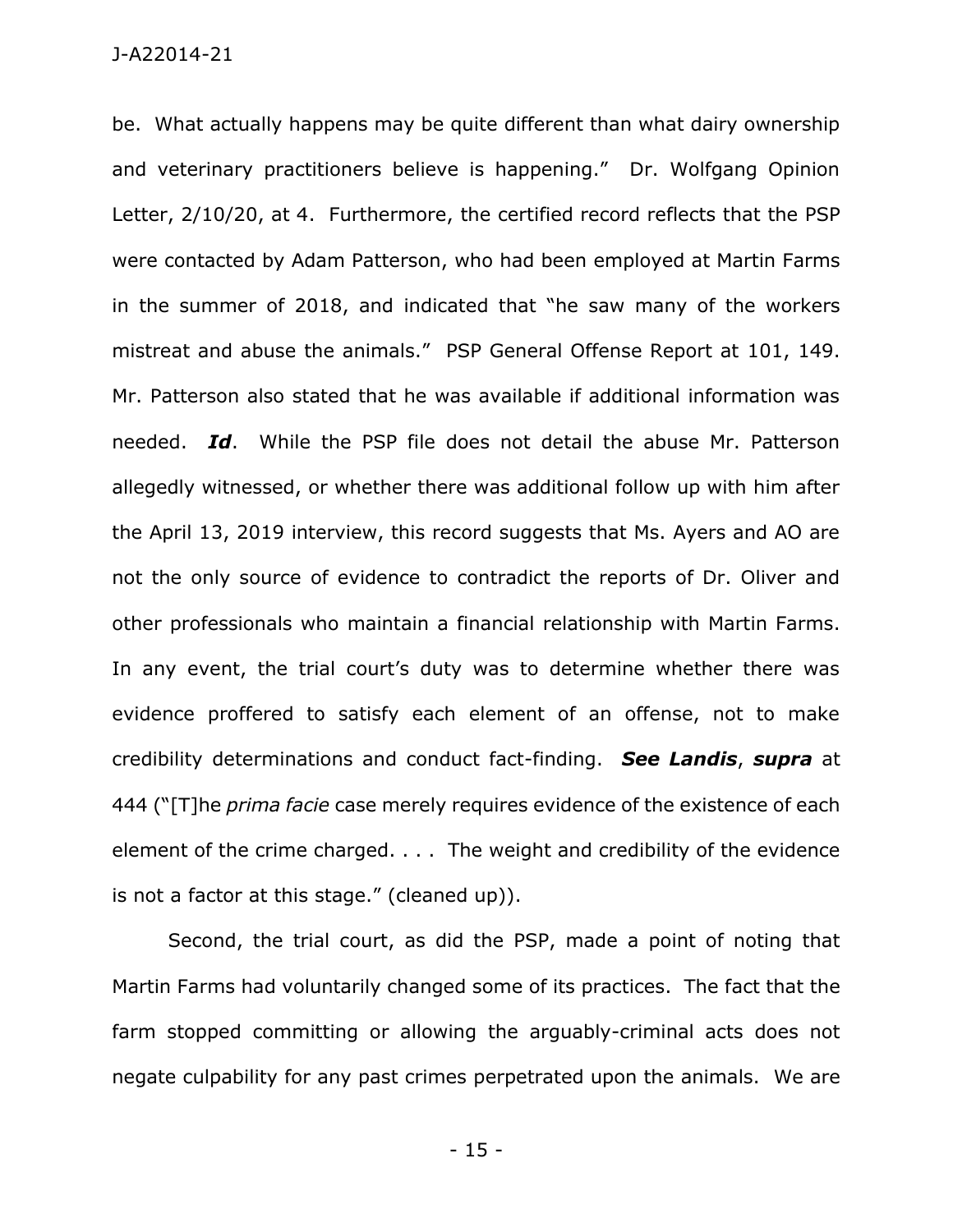not considering enforcement of an administrative regulatory scheme seeking future compliance with better farming practices. We instead face proposed criminal actions vindicating laws that our legislature has deemed to be crimes against the people of this commonwealth. That remedial measures were taken here does not affect liability for prior criminal acts any more than the fact that a defendant stopped selling drugs would absolve him from prosecution for past drugs sold. While such voluntary changes and the termination of the employment of the supervisor connected with many of the claims of abuse are certainly positive developments, and arguably could support a policy-based decision by the DA not to prosecute, they have no bearing on the legal sufficiency basis at issue in the instant case.

Next, and most consequential, the trial court erred in dismissing AO's petition in its entirety while addressing only a hand-picked few of the alleged instances of abuse. The trial court did not detail a *de novo* review of the entire record to determine whether AO submitted evidence sufficient to establish any of the alleged crimes. Rather, the trial court referenced only the evidence obtained by the PSP that supported the DA's decision to disapprove the criminal complaints.<sup>7</sup> *Cf. In re Hamelly*, *supra* at 104 (examining the

 $7$  On appeal, the DA persists in arguing the propriety of its decision based upon the video evidence submitted by AO and the fruits of the PSP's investigation without addressing the expert opinion evidence supplied by AO. **See** DA's brief at 6-7 (indicating that the DA reviewed "the extensive investigations of PSP and the video evidence provided by [AO]'s undercover *(Footnote Continued Next Page)*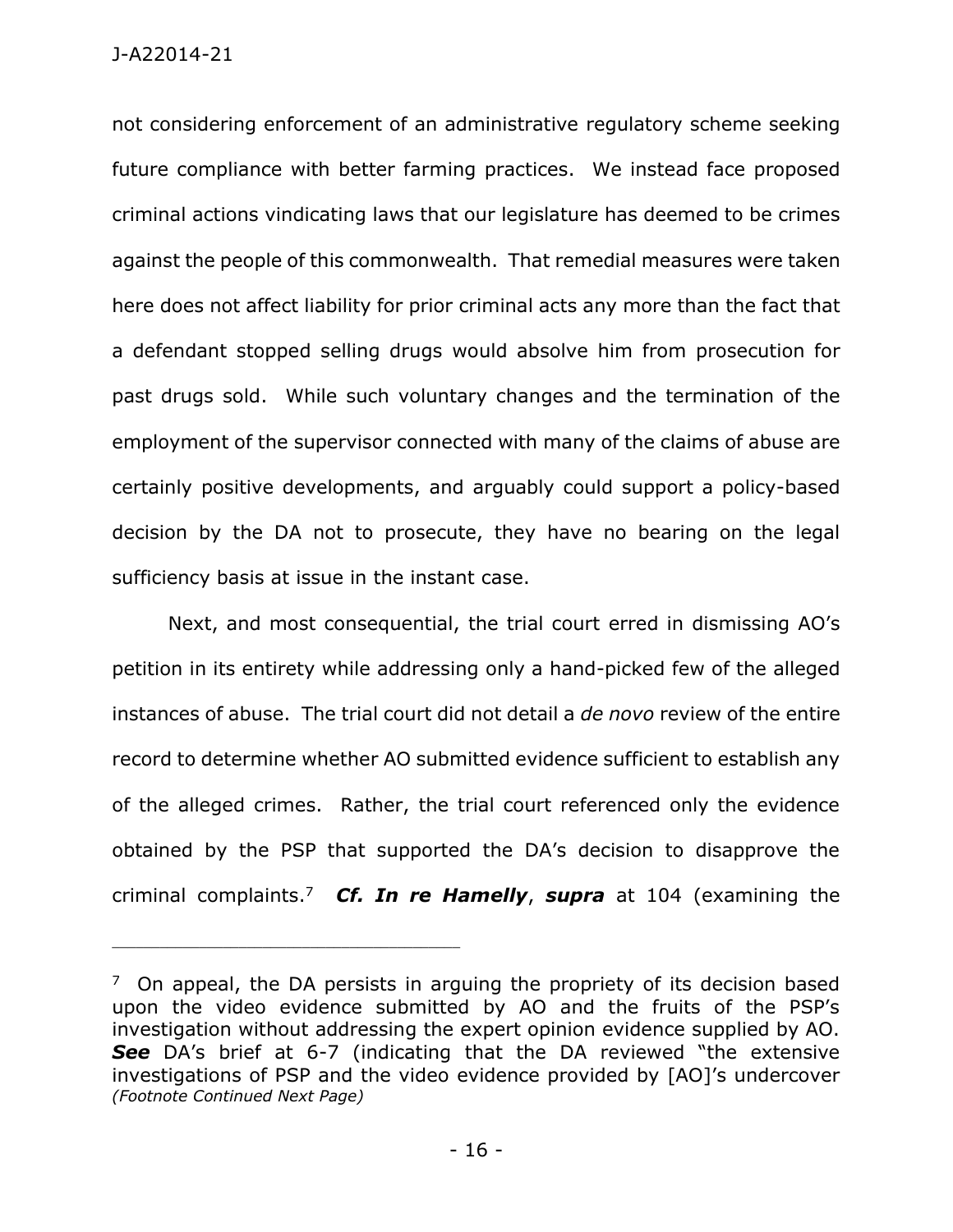evidence supplied by the appellant to determine whether it established the elements of the crimes alleged).

The trial court offered no explanation why the evidence concerning the movement of downed cows, the excessive shocking or tail pulling that was reported by Ms. Ayers but not recorded on video, or the practices used in the dehorning of calves was insufficient.<sup>8</sup> Dr. Cheever opined that Martin Farms' use of heavy machinery to push a cow along a concrete floor was improper and "very painful." Dr. Cheever Opinion Letter, 1/25/19, at unnumbered 1. Dr. Wolfgang did not contradict Dr. Cheever as to the impropriety and painfulness of the movement of the downer cows, but merely suggested that the video evinced no **gross** cruelty because it appeared to him that the employees on the video tried to be gentle and made efforts not to drag the animals. *See* Dr. Wolfgang Opinion Letter, 2/10/20, at 2. However, gross cruelty is not an element of the crimes alleged. Arguably, these incidents

personnel," but concluded that the culpability elements of the offenses "could not be addressed with the evidence at hand based upon Dr. Wolfgang's letter").

<sup>8</sup> AO's complaints alleged many additional incidents, from improperly butchering euthanized animals, to spraying cows with scalding water, to unsanitary conditions. However, AO does not present arguments as to these allegations with specificity on appeal. Since it is not the role of this Court to act as counsel and formulate arguments as to the additional allegations, we affirm the trial court's dismissal of the petition for review as to the instances of abuse not addressed in our memorandum. *See*, *e.g.*, *Commonwealth v. Johnson*, 236 A.3d 1141, 1151 (Pa.Super. 2020) (explaining that this Court will not develop arguments on behalf of an appellant, but may find insufficiently briefed issues waived).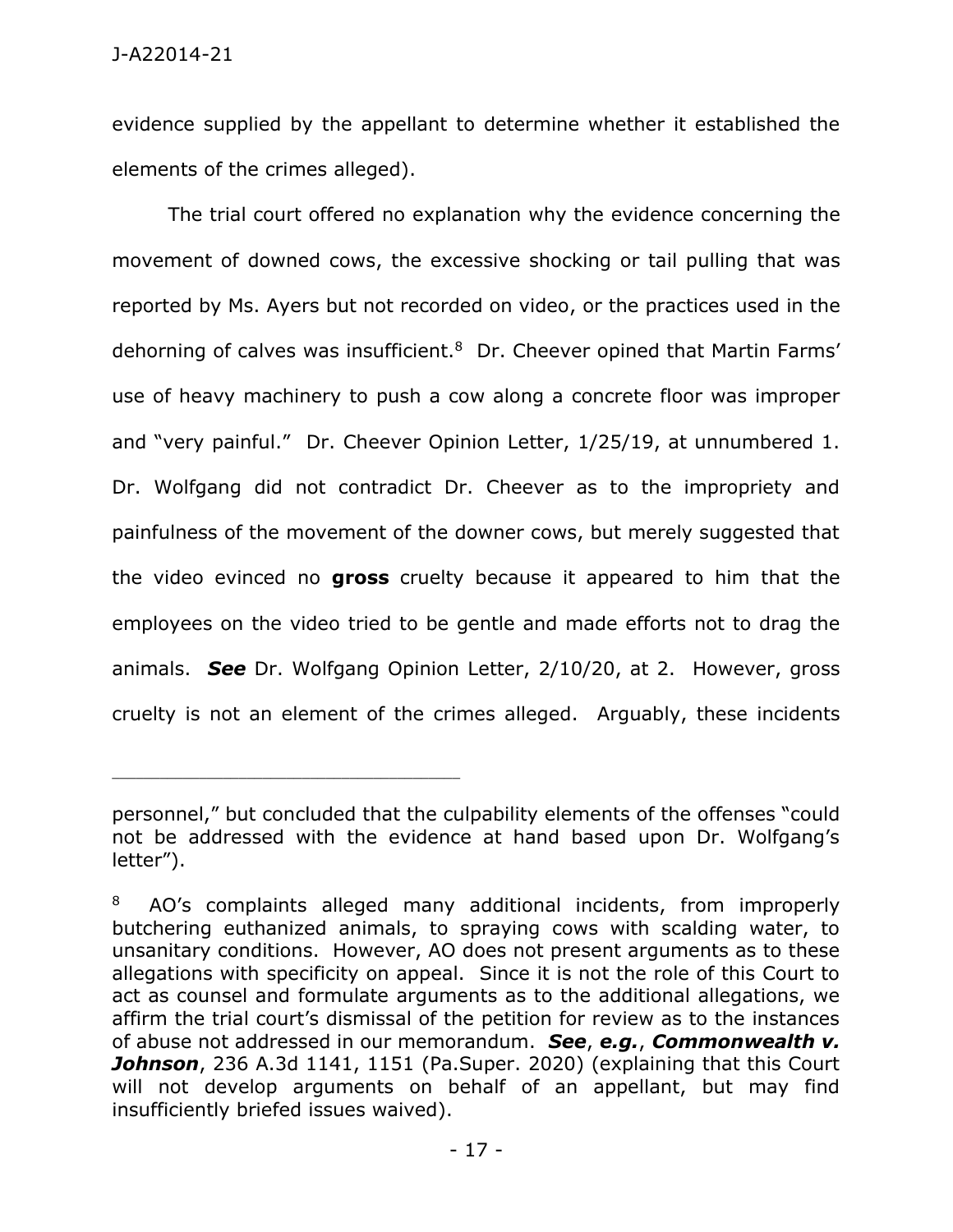amounted to reckless ill-treatment or abuse of the animals in violation of 18 Pa.C.S. § 5533(a).

AO also alleged, through the reports of Ms. Ayers about incidents not captured on video, that Martin Farms employees engaged in intentional cruel acts such as twisting the tails of cows until they vocalized and excessively shocking animals multiple times. *See* Petition for Review, 10/6/20, at Appendix 2 of Attachment C, at pages 30, 36-37. Again, Dr. Wolfgang's opinion letter did not support rejection of these claims. He noted that the video did not reveal the "gross cruelty as alleged in some of the incidents," but acknowledged that the allegations of Ms. Ayers of multiple shocks in excess of one to three issued "in rapid sequence for an animal which could not move or get up could be considered cruel." Dr. Wolfgang Opinion Letter, 2/10/20, at 2. Likewise, he did not dispute that excessive tail twisting constituted cruelty, he only indicated that "no extreme examples were noted" on the video recording. *Id*. at 3. If a fact finder credited Ms. Ayers' testimony about these instances of intentional abuse, it could convict for cruelty pursuant to 18 Pa.C.S. § 5533(a).

The most obvious evidence overlooked by the trial court was that concerning the dehorning of calves. Dr. Cheever explained that the technique used by Martin Farms as shown in the video caused the calves to be "in agonizing pain, shown by their violent thrashing and bellowing." Dr. Cheever Opinion Letter, 125/19, at unnumbered 2. Dr. Wolfgang agreed that the

- 18 -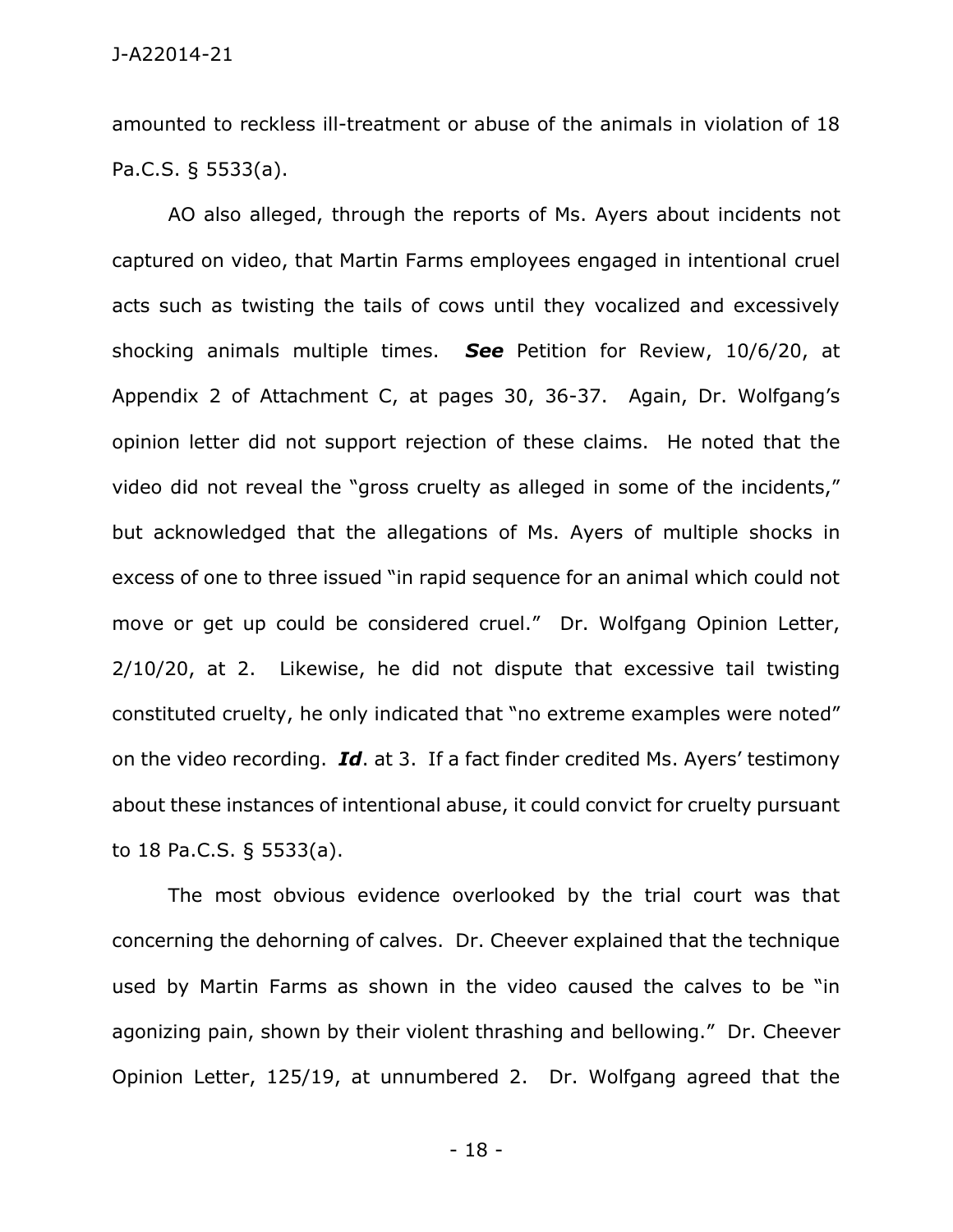reaction of the calves indicated that little or no pain mediation was provided to the animals, and also volunteered that "the time the hot iron was applied was much greater than necessary." Dr. Wolfgang Opinion Letter, 2/10/20, at 3. Given the extreme agonizing reaction of the young animals to having a hot iron applied to their heads for an excessive amount of time without anesthesia beforehand or pain relief afterwards, a fact finder could conclude that the perpetrators of the dehorning grossly deviated from how a reasonable person would proceed and disregarded a substantial and unjustifiable risk that he or she would cause severe and prolonged pain to the animals. *See* 18 Pa.C.S. § 302(b)(3) (defining reckless culpability). Such would support a conviction of aggravated cruelty pursuant to 18 Pa.C.S. § 5534(a)(1) (defining aggravated cruelty to include torture), and 18 Pa.C.S. § 5531 (defining torture to include "[i]nflicting severe and prolonged pain from **burning**, crushing or wounding" (emphasis added)). It also constitutes sufficient evidence for cruelty, as well as neglect for the failure to provide necessary medical care, pursuant to 18 Pa.C.S. §§ 5533 and 5532, respectively.<sup>9</sup>

<sup>9</sup> In its opinion, the trial court acknowledged that the evidence perhaps showed negligence but stated that negligence was an insufficient level of culpability under the statutes. However, as noted above, proof of negligence may support a conviction for neglect of animal as a summary offense. *See* 18 Pa.C.S. §§ 5532(b)(1), 305(a). Thus, at the very least, the trial court should have ruled that the evidence was sufficient to establish a *prima facie* case of summary neglect where the animals went without necessary veterinary care.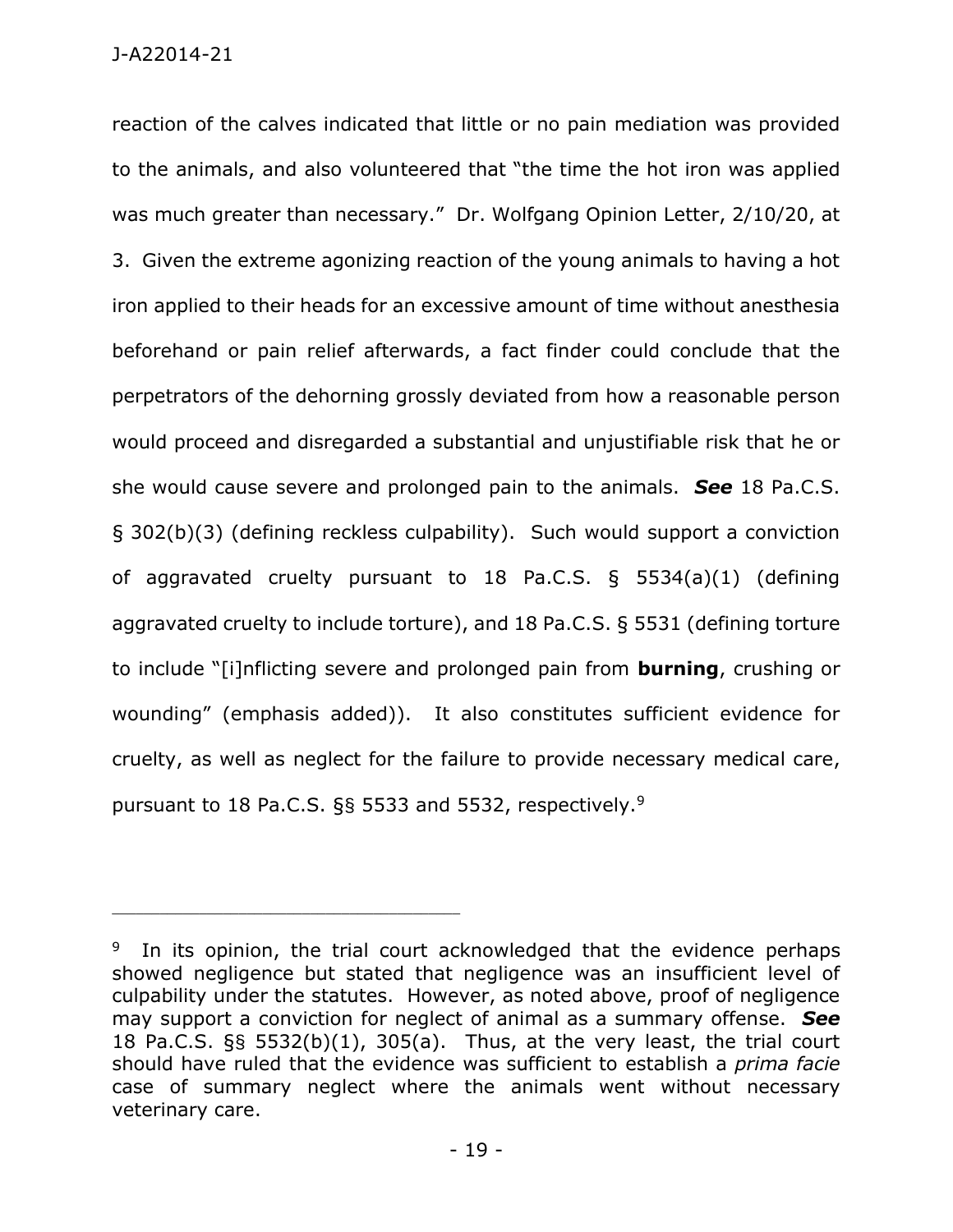Accordingly, we conclude that AO provided sufficient evidence to show *prima facie* cases of neglect, cruelty, and aggravated cruelty with respect to the incidents discussed above. We must next consider whether the certified record also contains evidence to invoke the normal agricultural operations defense and, if so, sufficient evidence which, viewed in the light most favorable to a prosecution, would disprove the invocation of the defense.

The DA maintains that the normal agricultural operations exemption applies to the conduct at issue in this case because Martin Farms and its employees, although "likely poorly trained and not effectively supervised" had "presumably for years . . . used the methods that can be seen in the video in question." DA's brief at 16. The DA further argues that the failure of Martin Farms and its employees to meet the standards recommended by industry groups does not render their acts criminal. The DA contends that such organizations offer guidance "to improve farming techniques" and provide "more efficient and modern ways to farm," but that farmers who "cannot catch up with the innovations within the industry" do not become "criminally accountable" for their "using a worse way to farm." DA's brief at 17. Thus, the proposed defendants' use of "the natural, standard, and common methods to farm which they were poorly trained to do" did not rise to the level of "utter criminal and malicious neglect." *Id*. at 16-17.

We initially observe that Martin Farms is certainly an agricultural operation, and that the evidence indicates that the proposed defendants would

- 20 -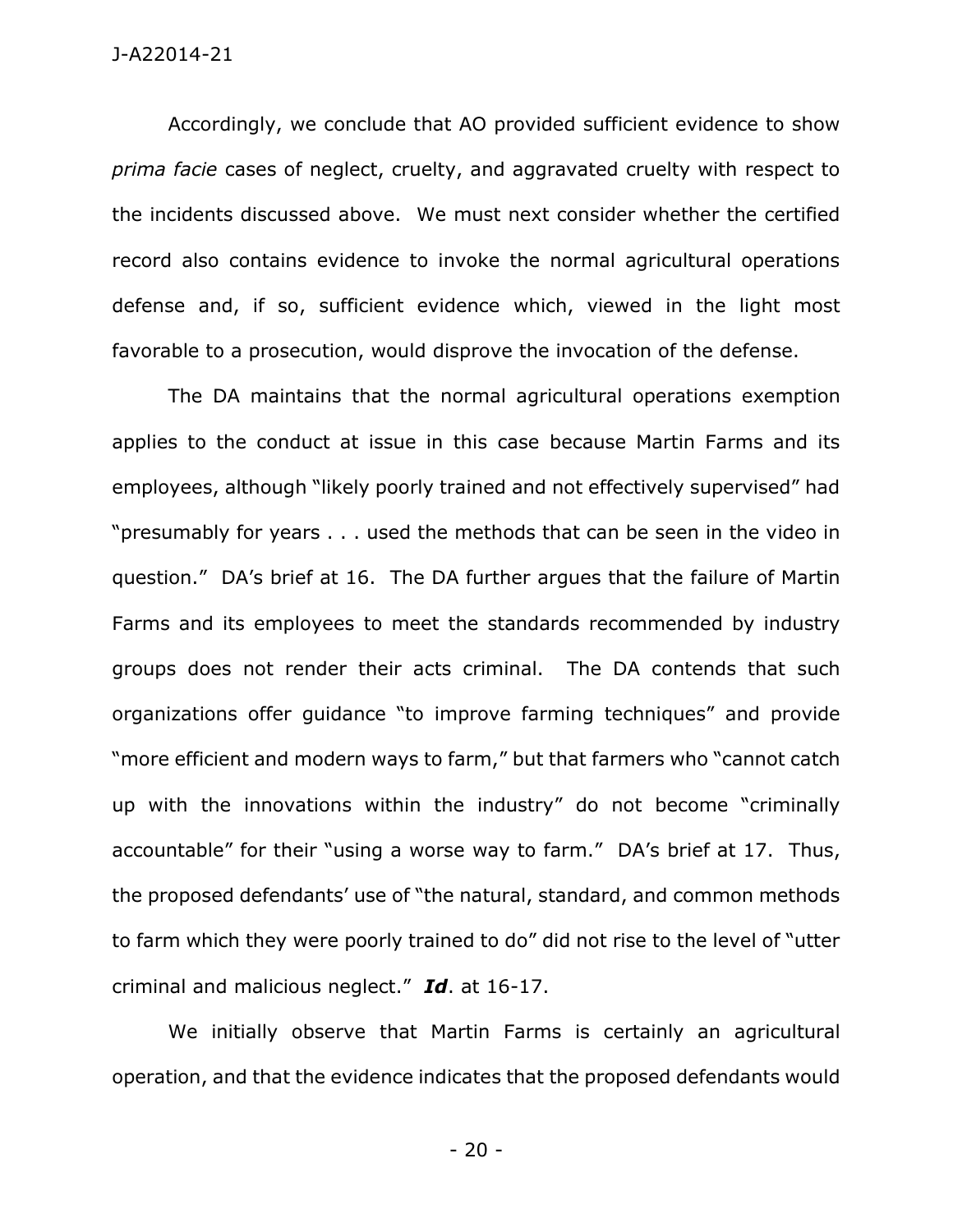be able to invoke the exception for normal agricultural operations at trial. We also agree with the DA that industry group standards or suggestions do not set the line between criminal and non-criminal acts, and that knowledge, or lack thereof, of the recommendations of such groups is not pertinent to whether the individual actors acted knowingly or recklessly in harming the animals. As mentioned *supra*, for purposes of proving that a person committed criminal animal abuse, aggravated abuse, or misdemeanor neglect, the question is whether the individual acted at least recklessly, which means the defendant disregarded a substantial and unjustifiable risk that he or she knew would cause an animal to suffer neglect or cruelty by grossly deviating from the conduct that a reasonable person would have observed in his or her situation. *See* 18 Pa.C.S. § 302(b)(3). This standard applies equally to all people within and without the business of agriculture and is an objective one to the extent that it incorporates consideration of what a reasonable person would have done. To issue a conviction to any of the proposed defendants, a fact finder would be required to find, without regard to agricultural industry groups' recommendations or guidelines, that the defendant acted in a way that was a gross deviation from what a reasonable person would have done in the circumstances.

However, our legislature has decided that a defendant who recklessly, knowingly, or intentionally abused or even tortured an animal, is nonetheless entitled to an acquittal if his or her conduct conformed with "an accepted

- 21 -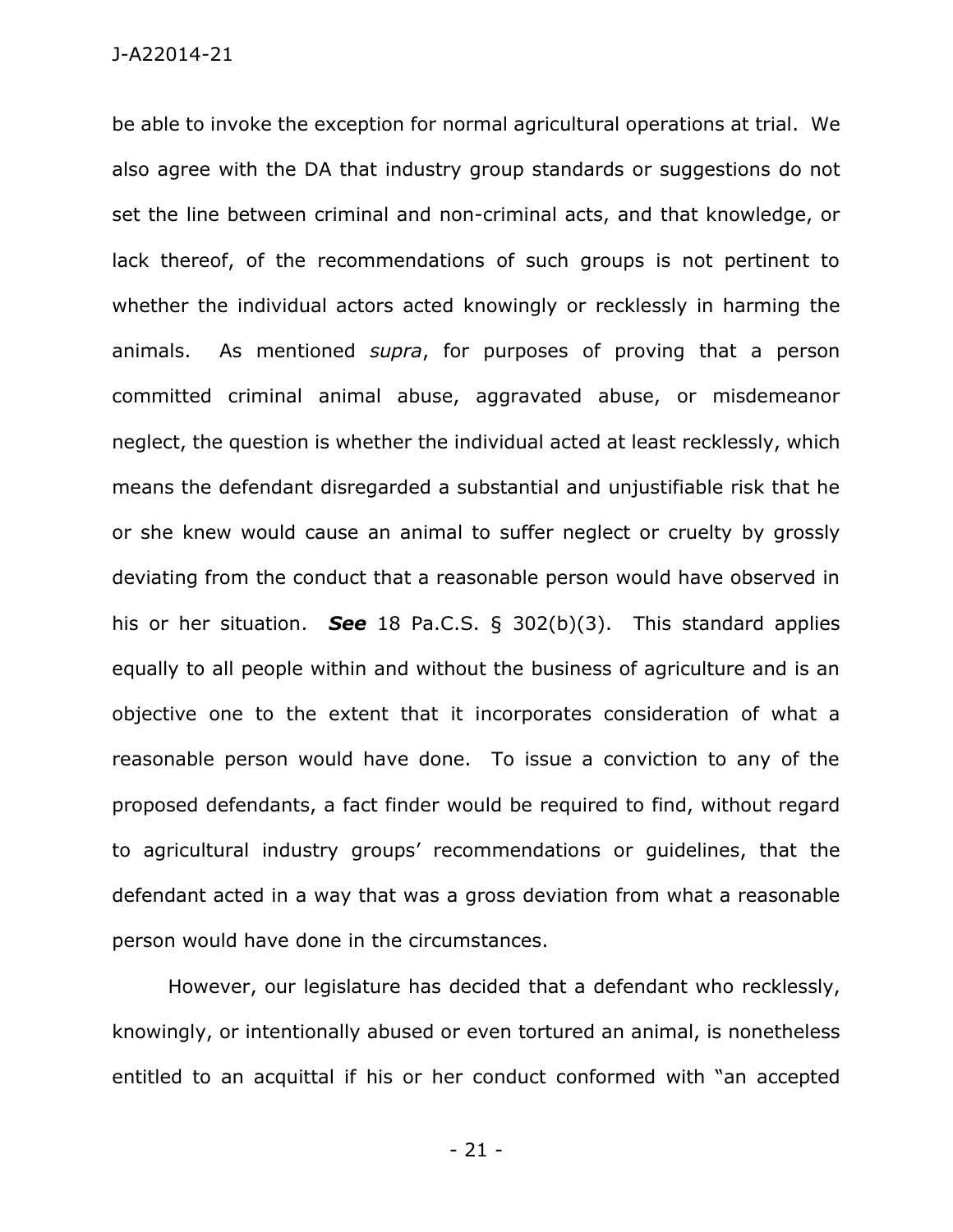standard, model, or pattern; natural; standard; regular" practice within the dairy industry.<sup>10</sup> *Barnes*, *supra* at 129 (cleaned up). We reject the DA's position—that what is regular and standard is viewed narrowly within the context of the particular defendant's agricultural operation—as both contrary to the plain language of the statute as interpreted in *Barnes*, and as absurd. Pursuant to the DA's interpretation, we would have to accept as "normal" something done for many years by a single farmer even if it was and had always been rejected by everyone else in the pertinent agricultural industry. The *Barnes* decision makes it clear that a wider view of agricultural operations must be considered in determining what practices are normal and accepted.<sup>11</sup>

<sup>&</sup>lt;sup>10</sup> Dr. Cheever's opinion letter states that Martin Farms' "neglect, abuse, and rough handling of their bovine stock rises to the level of cruelty in many instances, and claiming that such practices are standard in dairy production does not absolve them from being cruel and in violation of humane treatment laws." Dr. Cheever Letter, 1/25/19, at unnumbered page 2. This is an incorrect statement of the law, as any cruel practice that is standard in dairy production is as a matter of law expressly absolved by the normal agricultural operations exemption.

<sup>&</sup>lt;sup>11</sup> In **Barnes**, the defendants were convicted of cruelty to animals in connection with the discovery on their farm of undernourished horses suffering from untreated severe, chronic health conditions and challenged the sufficiency of the evidence to sustain their convictions. The defendants maintained that it was "a normal practice in the horse farming business to neglect horses that are no longer wanted and are going to be sent to 'killer pens' at the livestock auction and then sold for dog food." *Commonwealth v. Barnes*, 629 A.2d 123, 129 (Pa.Super. 1993). After determining the meaning and application of the normal agricultural operations exception as discussed above, this Court held that the evidence did not establish that the defendants fell within the exception. Specifically, we held that the evidence as to how such horses are treated once they are designated to be sent for use *(Footnote Continued Next Page)*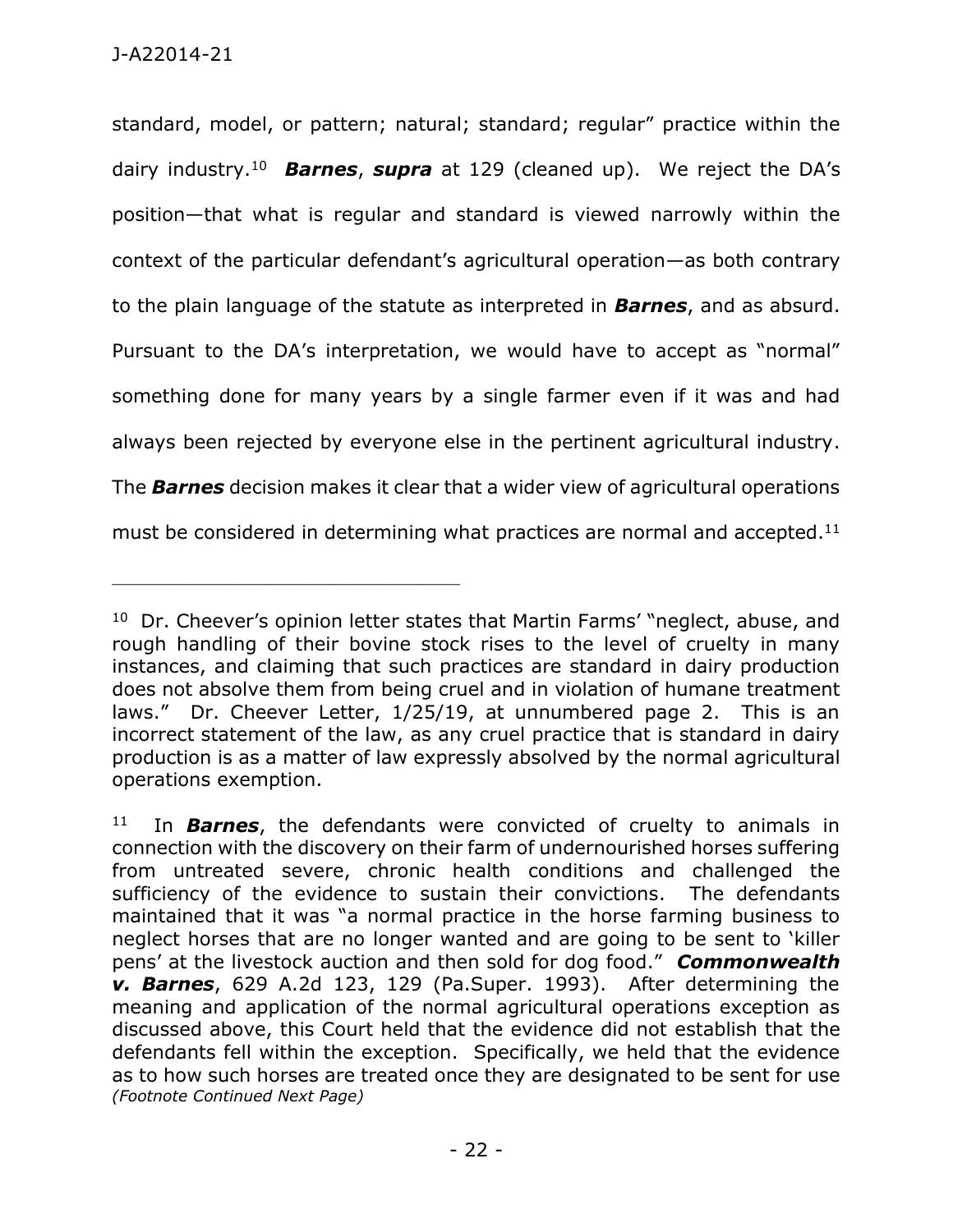Therefore, to determine whether there is adequate evidence to disprove a normal-agricultural-operations defense, we must ascertain whether the certified record contains sufficient evidence that the activities at issue fell outside the bounds of what is considered standard and accepted within the dairy farming industry. Certainly, the recommendations and guidelines of industry groups are pertinent to this inquiry to the extent that they are widely accepted or regular.<sup>12</sup>

With regard to the moving of downer cows, AO explained that the National Dairy FARM Program's Animal Care Reference Manual specifies that downer cows are "not to be pulled, dragged or otherwise moved through mechanical force applied directly to the animal," and that the "movement of

as dog food was meager and "somewhat inconsistent with regard to both the severity and the prevalence of the practice." *Id*. at 132. Moreover, we observed that the defendants cited no evidence that they were in the business of raising horses for dog food or that they had decided to send the horses in question to a killer pen for such use. Therefore, we held that the defendants "failed to bring themselves within the purview of the exception for normal agricultural operations, and their challenge to the sufficiency of the evidence [wa]s without merit." *Id*. at 132-33 (cleaned up).

 $12$  AO points out that the trial court, in ruling that the evidence did not rise to the level of recklessness, acknowledged that some of the practices at Martin Farms "may have constituted negligence." Trial Court Opinion, 2/22/21, at 10. AO observes that this means that, by definition, those practices were done with the absence of ordinary care. *See* AO's brief at 27. However, the trial court also stated that none of the conduct at issue "would be considered out of the ordinary or above a normal percentage of occurrence." Trial Court Opinion, 2/22/21, at 11. AO posits that the trial court's reasoning is flawed, because something cannot both deviate from the ordinary and be normal, standard, and regular. *See* AO's brief at 27-28. We agree with AO's logic but base our decision on the more concrete bases discussed *infra*.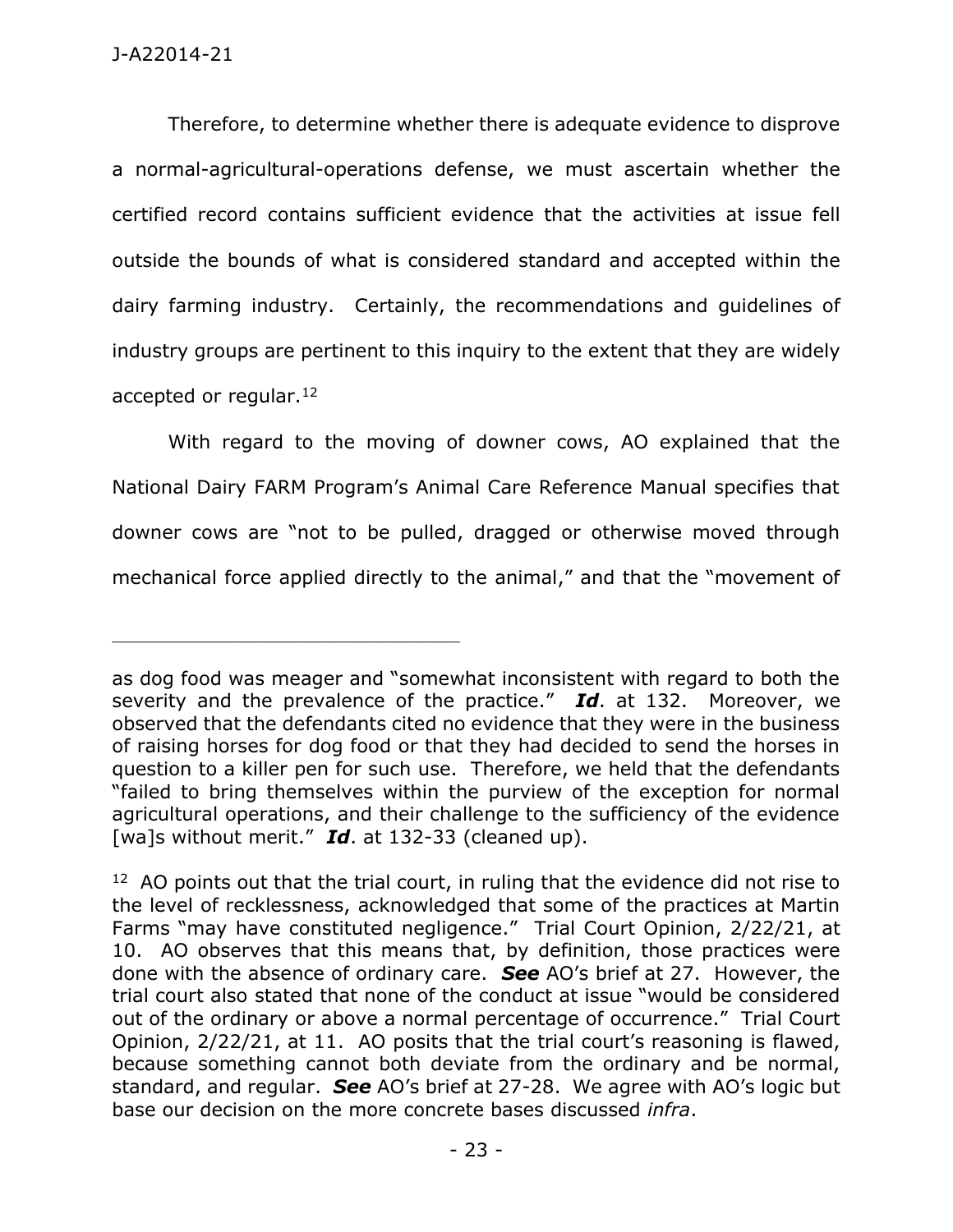non-ambulatory cattle in a manner inconsistent with National Dairy FARM guidelines" amounted to willful mistreatment.<sup>13</sup> *See* Petition for Review, 10/6/20, at Attachment F, pages 12-13, 19. AO also produced the opinion letter of Dr. Cheever that pushing the animals with machinery was very painful, and that humane use of heavy machinery to move downer cows instead requires the use of padding in the bucket and the gentle rolling of the cow into it. *See* Dr. Cheever Opinion Letter, 1/25/19, at unnumbered 1. Mr. Martin himself agreed with Dr. Cheever's assessment, acknowledging that his employees were supposed "to use a halter and then push the cattle into the bucket manually." PSP General Offense Report at 100 (April 15, 2019 PSP interview of Joshua Martin). Further, Dr. Wolfgang did not indicate that the techniques depicted on the video for moving downer cows was standard or accepted, merely that such reflected clumsiness or poor training as opposed to gross cruelty. *See* Dr. Wolfgang Opinion Letter, 2/10/20, at 2. We conclude that this evidence was sufficient at this nascent stage to render the disapproval of the complaints based upon the normal agricultural operations exception legally incorrect.

 $13$  As noted earlier, Martin Farms is a participant in the FARM Program, endorsed by the producers of nearly all of the nation's milk. Mr. Martin supplied an evaluation conducted pursuant to the Program to the PSP, as well as a copy of the Program's Dairy Cattle Care Ethics Agreement which it required its employees, or at least Ms. Ayers, to sign. *See* PSP General Offense Report at 119.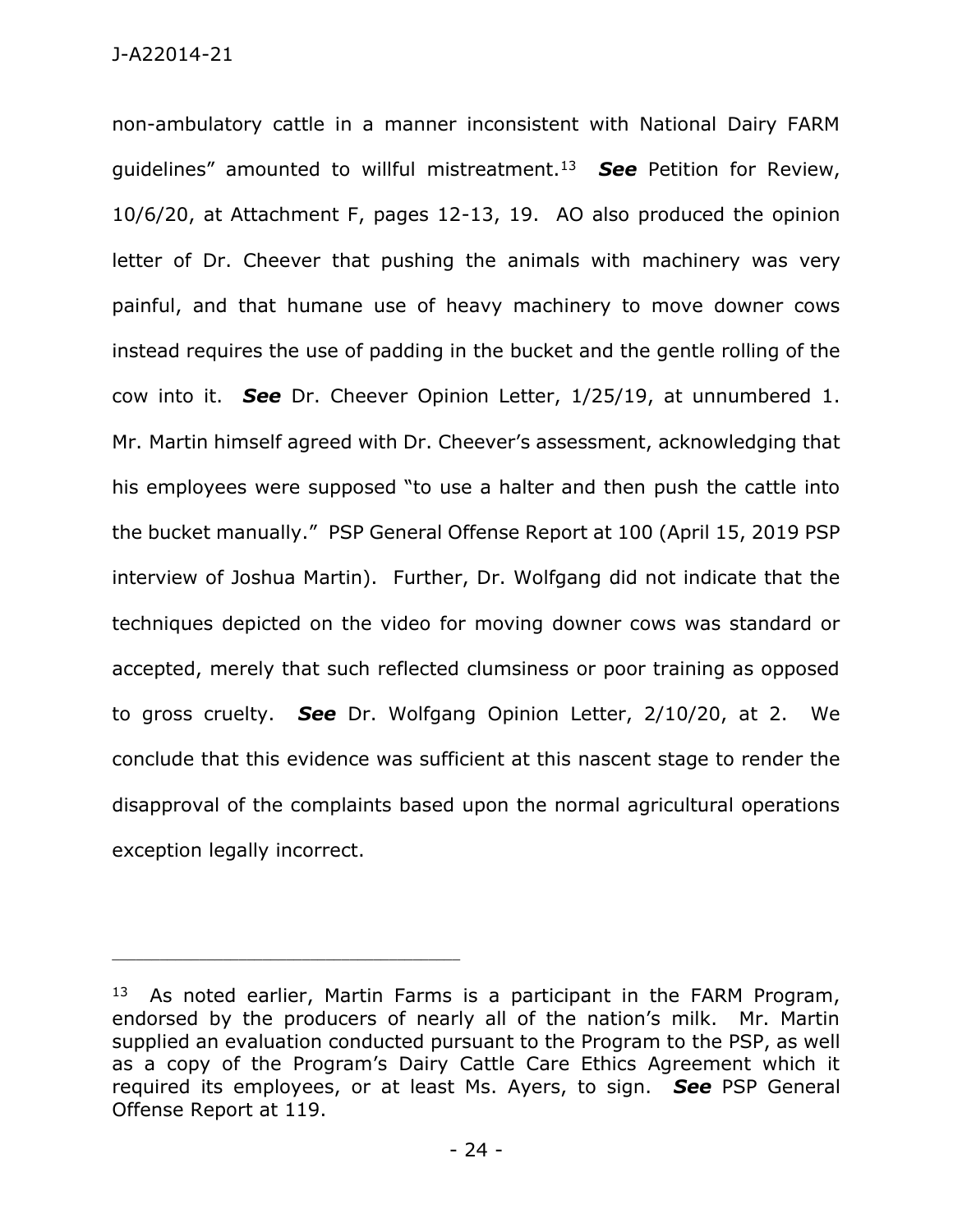As for the tail twisting and repeated electric shocks, AO likewise cited the National Dairy FARM Program's Animal Care Reference Manual to establish that "the tail must never be used aggressively to move a cow," and that "needlessly applying any type of prod to a sensitive part of an animal" was contrary to industry standards. *See* Petition for Review, 10/6/20, at Attachment F, pages 25-26. Dr. Wolfgang indicated that "some tail holding and pushing is to be expected in a farm," and indicated that he saw no "extreme examples" on the video. Dr. Wolfgang Opinion Letter, 2/10/20, at 3. However, as discussed above, Ms. Ayers claims to have witnessed what could be termed extreme examples that were not recorded, which would appear to fall outside the scope of what Dr. Wolfgang deems to be normal. Dr. Wolfgang also suggested that use of an electric prod one to three times to move an animal was normal and accepted but contrasted that with the type of excessive shocking and beating that Ms. Ayres claimed to witness off camera. *Id*. at 2. Hence, the evidence of record supported rejection of the excessive shocking and tail pulling as a normal and accepted within the industry.

Finally, the certified record contains extensive evidence that the technique of dehorning calves recorded by Ms. Ayers at Martin Farms was not standard or accepted within the industry. AO cited multiple authorities such as the American Association of Bovine Practitioners, for the proposition that "[h]ot-iron dehorning without anesthetic is not 'routine and accepted' within

- 25 -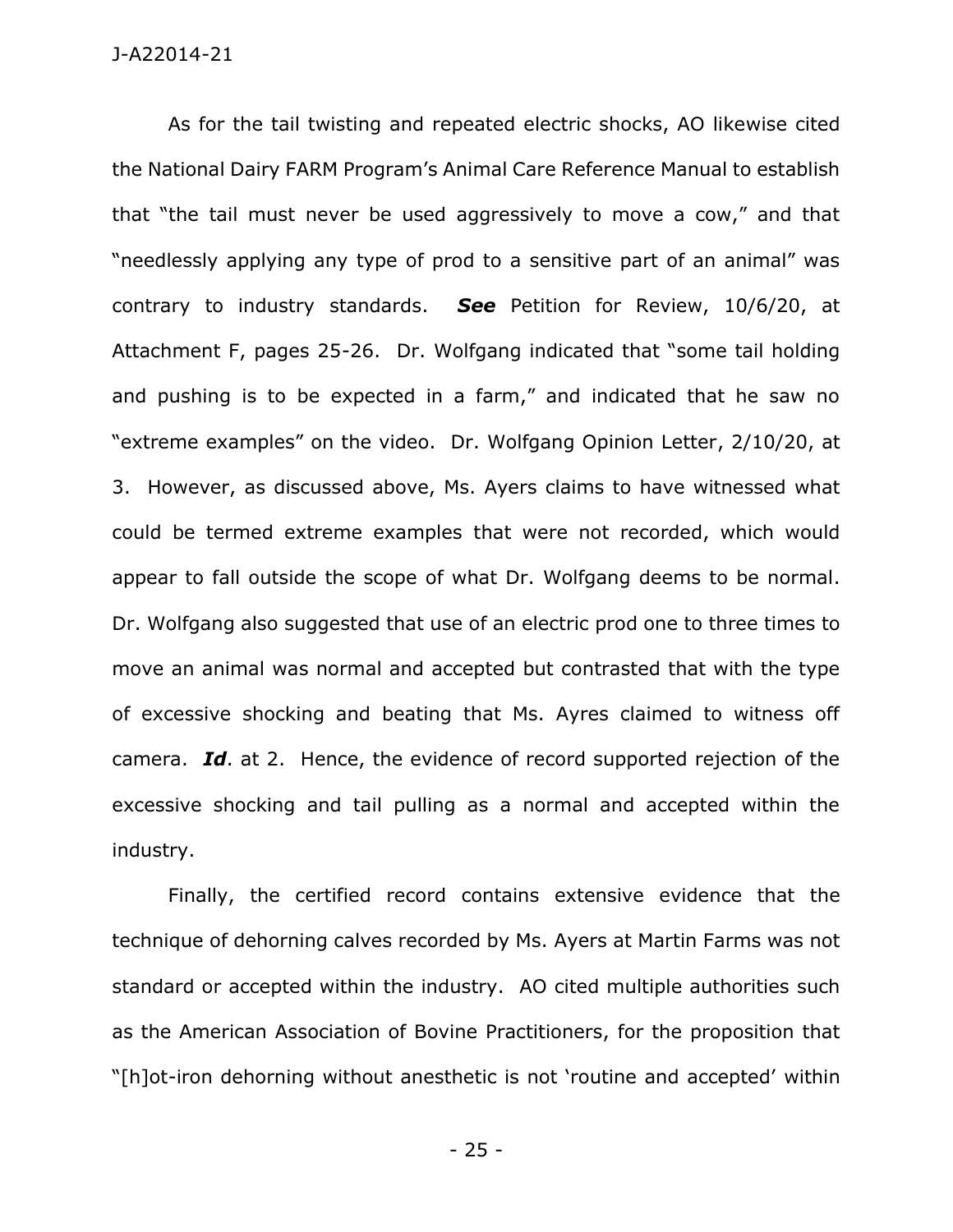the agriculture industry." Petition for Review, 10/6/20, at Attachment F, page 20. Dr. Cheever explained that the calves being dehorned in the video are much older than those typically dehorned with a hot iron. When calves are young, the horns are merely buds or superficial and tiny, not yet attached to the skull. When the calves are as old as the ones depicted in the Martin Farms video, the horns are well-developed and firmly attached to the skull. Further, anesthetic before the procedure and pain relief after are utilized even when the dehorning occurs at the appropriate younger age. *See* Dr. Cheever Opinion Letter, 1/25/19, at unnumbered 2. Dr. Wolfgang asserted that the industry standard for dehorning calves included a local nerve block before the procedure and pain medication afterwards, that the calves being dehorned in the video were clearly older than was detailed in the FARM inspection report, that the calves were improperly restrained to allow minimal assistance by a second person such that the calves "could throw themselves down and semihang during the procedure," and that the hot iron was applied excessively, causing excessive tissue destruction. Dr. Wolfgang Opinion Letter, 2/10/20, at 3. Mr. Martin confirmed to police that two employees are required to assist in the dehorning procedure, and that a local anesthetic is supposed to be administered beforehand. *See* PSP General Offense Report at 100 (April 15, 2019 PSP interview of Joshua Martin). We conclude that this evidence is sufficient to overcome the affirmative defense as a basis for rejection of the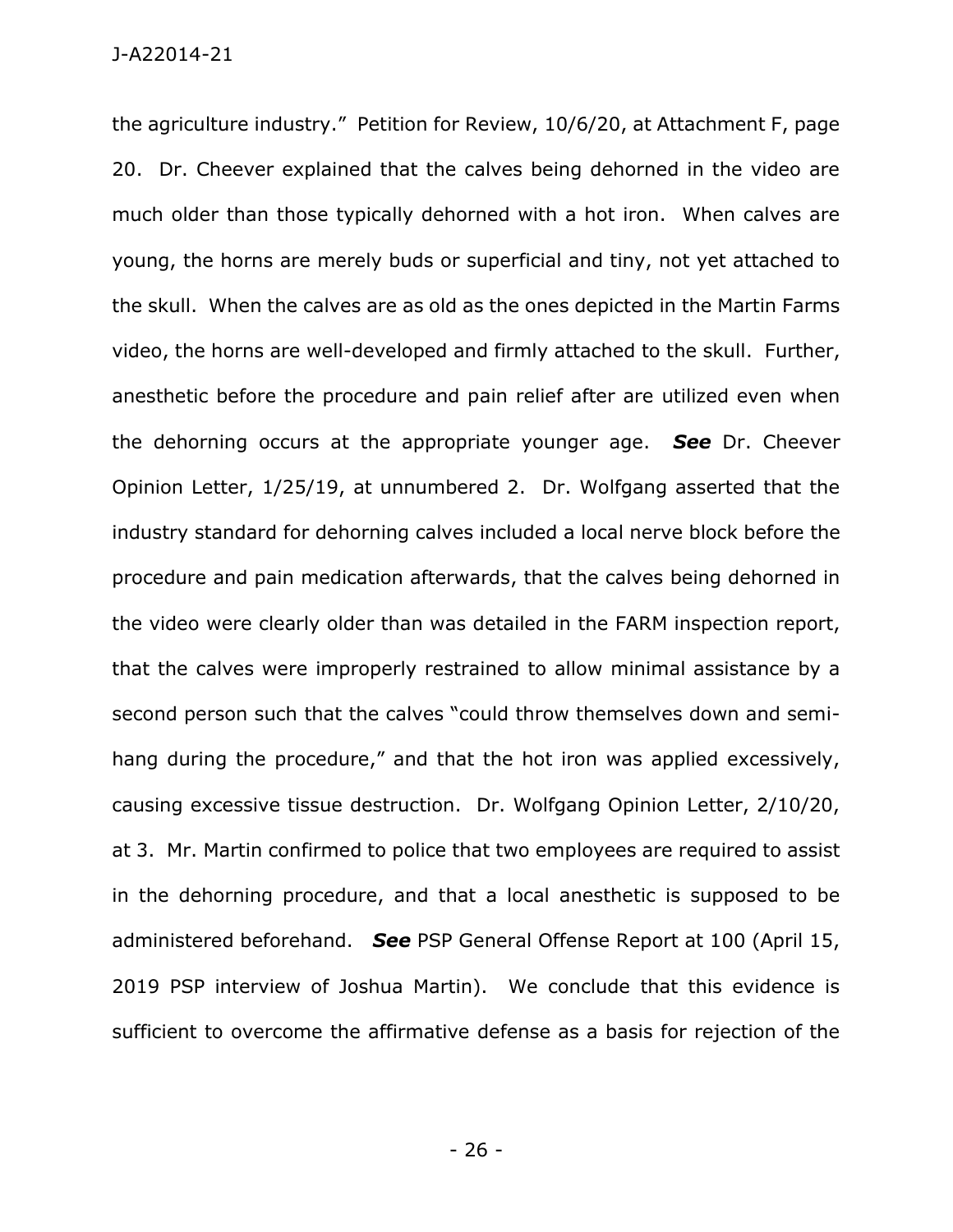claims concerning incidents of dehorning pled in the private criminal complaints.

In sum, the evidence that has been presented to the DA, the trial court, and this Court is sufficient to make out *prima facie* cases of animal neglect, cruelty, and aggravated cruelty with regard to the incidents of improper movement of downer cows, excessive shocking and tail pulling or twisting, and calf dehorning, as well as to establish the inapplicability of the normal agricultural operations defense as to those practices. Consequently, we reverse the trial court's dismissal of AO's petition for review to the extent that it affirmed the DA's disapproval of the charges in the private criminal complaints based upon those incidents.<sup>14</sup> We affirm the trial court's order in all other respects. Upon remand, the trial court shall enter an order directing

<sup>&</sup>lt;sup>14</sup> We note that the criminal acts alleged by AO in its private criminal complaints occurred in October, November, and December 2018. The statute of limitations for each of the alleged offenses is two years. *See* 42 Pa.C.S. § 5552(a). Therefore, prosecution of these claims, to be timely, had to have commenced in the autumn of 2020, shortly after AO filed its petition for review. A prosecution has commenced, for purposes of the statute of limitations, "either when an indictment is found or an information under section 8931(b) (relating to indictment and information) is issued, or when a warrant, summons or citation is issued, if such warrant, summons or citation is executed without unreasonable delay." 42 Pa.C.S. § 5552(e). As the parties have provided no advocacy on the issue of whether the statute of limitations is a barrier to prosecution at this stage, we decline to *sua sponte* consider that as an alternate basis to affirm the trial court's order. *See Commonwealth v. Williams*, 73 A.3d 609, 617 n.4 (Pa.Super. 2013) ("This Court is not bound by the rationale of the trial court, and we may affirm the trial court on any basis."); *see also A.S. v. Kane*, 145 A.3d 1167, 1171 (Pa.Super. 2016) (holding expiration of the statute of limitations was a valid legal basis to disapprove a private criminal complaint).